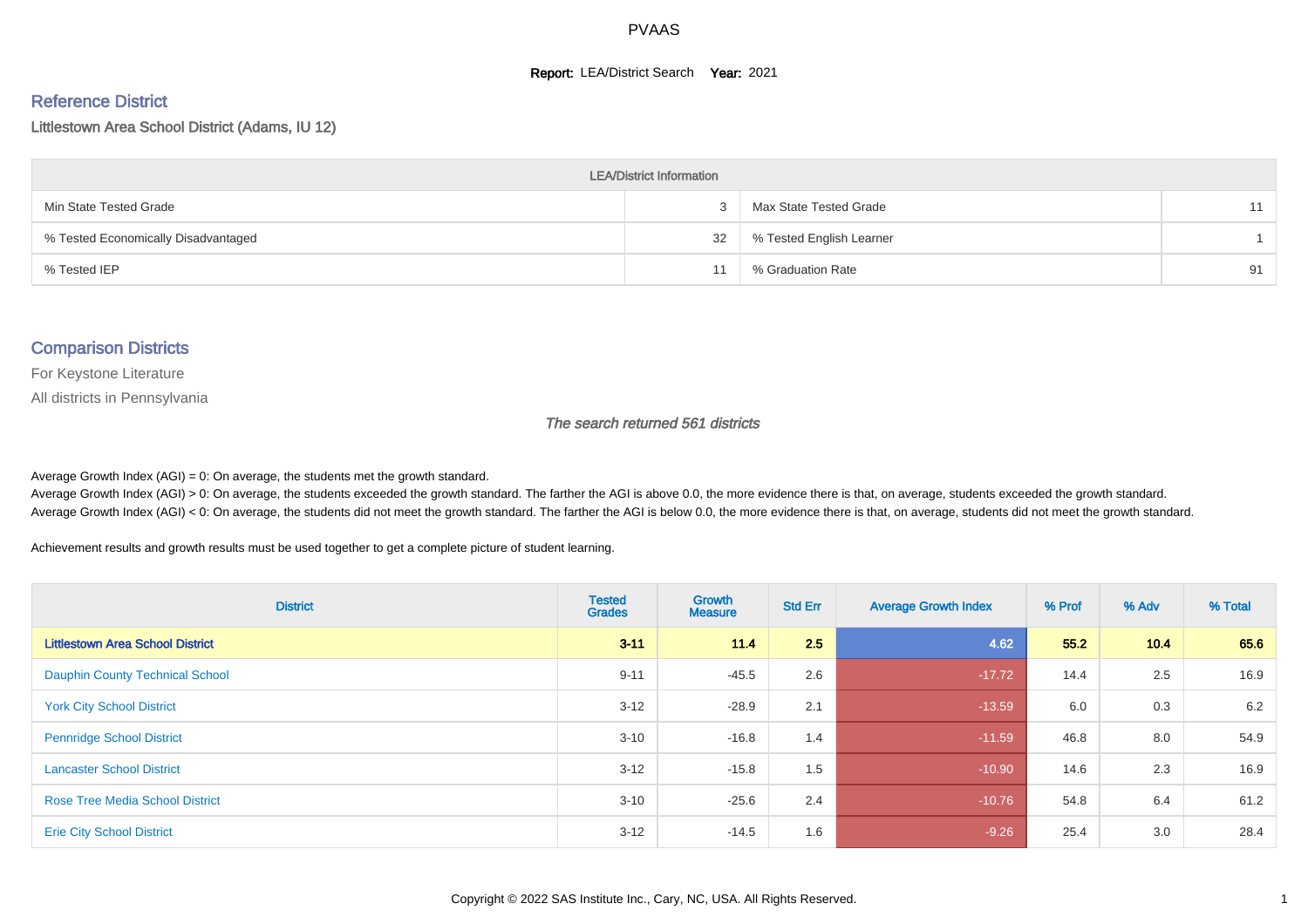| <b>District</b>                              | <b>Tested</b><br><b>Grades</b> | <b>Growth</b><br><b>Measure</b> | <b>Std Err</b> | <b>Average Growth Index</b> | % Prof | % Adv | % Total |
|----------------------------------------------|--------------------------------|---------------------------------|----------------|-----------------------------|--------|-------|---------|
| <b>Littlestown Area School District</b>      | $3 - 11$                       | 11.4                            | 2.5            | 4.62                        | 55.2   | 10.4  | 65.6    |
| <b>Shikellamy School District</b>            | $3 - 10$                       | $-22.3$                         | 2.5            | $-8.92$                     | 33.3   | 6.1   | 39.5    |
| <b>West Side CTC</b>                         | $9 - 10$                       | $-37.4$                         | 4.3            | $-8.64$                     | 8.8    | 0.0   | 8.8     |
| <b>Norristown Area School District</b>       | $3 - 12$                       | $-12.8$                         | 1.6            | $-7.98$                     | 23.5   | 2.3   | 25.7    |
| Owen J Roberts School District               | $3 - 11$                       | $-12.3$                         | 1.6            | $-7.61$                     | 57.0   | 11.9  | 69.0    |
| <b>Hatboro-Horsham School District</b>       | $3 - 11$                       | $-12.8$                         | 1.7            | $-7.47$                     | 45.6   | 7.2   | 52.8    |
| Philipsburg-Osceola Area School District     | $3 - 11$                       | $-24.8$                         | 3.3            | $-7.43$                     | 19.7   | 2.6   | 22.4    |
| <b>Chambersburg Area School District</b>     | $3 - 11$                       | $-9.5$                          | 1.3            | $-7.20$                     | 42.7   | 8.6   | 51.4    |
| <b>Northwestern School District</b>          | $3 - 11$                       | $-24.9$                         | 3.5            | $-7.13$                     | 42.6   | 2.9   | 45.6    |
| <b>Bristol Township School District</b>      | $3 - 11$                       | $-13.9$                         | 2.0            | $-7.05$                     | 31.0   | 3.7   | 34.7    |
| <b>Curwensville Area School District</b>     | $3 - 11$                       | $-27.9$                         | 4.1            | $-6.72$                     | 42.5   | 4.1   | 46.6    |
| Mifflinburg Area School District             | $3 - 11$                       | $-15.8$                         | 2.5            | $-6.30$                     | 42.4   | 4.0   | 46.4    |
| Lackawanna Trail School District             | $3 - 10$                       | $-21.7$                         | 3.5            | $-6.20$                     | 38.5   | 1.5   | 40.0    |
| <b>Lawrence County CTC</b>                   | $10 - 11$                      | $-21.7$                         | 3.6            | $-6.05$                     | 19.8   | 0.0   | 19.8    |
| <b>Ringgold School District</b>              | $3 - 11$                       | $-14.7$                         | 2.4            | $-6.04$                     | 41.5   | 7.9   | 49.4    |
| <b>Abington School District</b>              | $3 - 10$                       | $-11.5$                         | 1.9            | $-6.00$                     | 56.2   | 11.6  | 67.8    |
| <b>Springfield Township School District</b>  | $3 - 11$                       | $-18.9$                         | 3.2            | $-5.88$                     | 62.6   | 3.6   | 66.3    |
| <b>Solanco School District</b>               | $3 - 11$                       | $-11.0$                         | 2.0            | $-5.55$                     | 41.6   | 4.5   | 46.1    |
| <b>Exeter Township School District</b>       | $3 - 11$                       | $-10.4$                         | 1.9            | $-5.44$                     | 50.6   | 2.7   | 53.3    |
| <b>Southern Fulton School District</b>       | $3 - 11$                       | $-23.7$                         | 4.4            | $-5.37$                     | 34.2   | 10.5  | 44.7    |
| <b>Mastery Charter School - Gratz Campus</b> | $7 - 10$                       | $-23.9$                         | 4.5            | $-5.29$                     | 2.9    | 0.0   | 2.9     |
| <b>Plum Borough School District</b>          | $3 - 11$                       | $-11.3$                         | 2.2            | $-5.19$                     | 51.1   | 9.0   | 60.1    |
| <b>Titusville Area School District</b>       | $3 - 11$                       | $-13.2$                         | 2.6            | $-4.99$                     | 43.2   | 4.8   | 48.0    |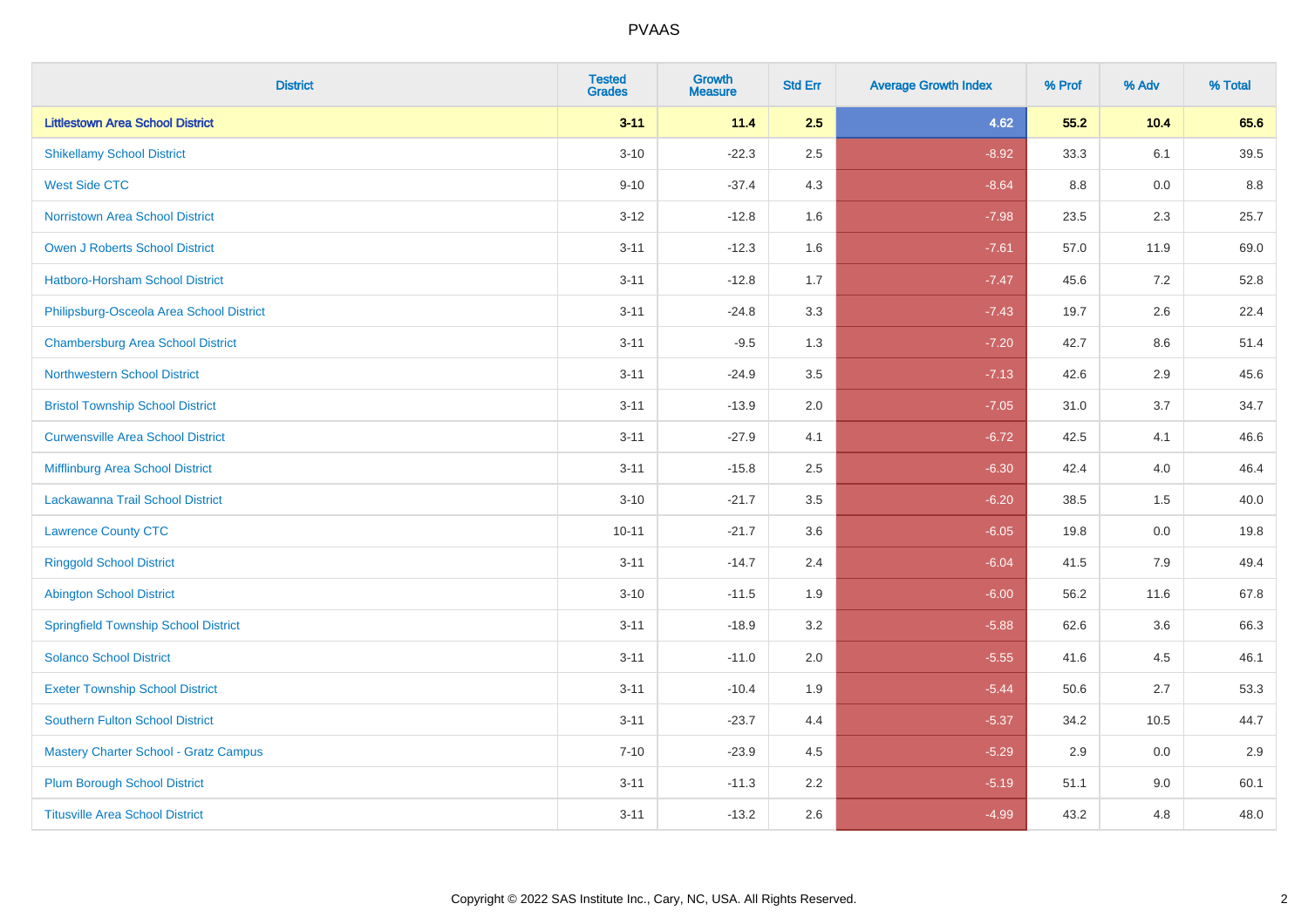| <b>District</b>                                | <b>Tested</b><br><b>Grades</b> | <b>Growth</b><br><b>Measure</b> | <b>Std Err</b> | <b>Average Growth Index</b> | % Prof | % Adv   | % Total |
|------------------------------------------------|--------------------------------|---------------------------------|----------------|-----------------------------|--------|---------|---------|
| <b>Littlestown Area School District</b>        | $3 - 11$                       | 11.4                            | 2.5            | 4.62                        | 55.2   | 10.4    | 65.6    |
| Southern Columbia Area School District         | $3 - 11$                       | $-14.6$                         | 3.0            | $-4.92$                     | 55.0   | 4.0     | 59.0    |
| Schuylkill Haven Area School District          | $3 - 11$                       | $-15.3$                         | 3.1            | $-4.87$                     | 49.7   | 2.4     | 52.1    |
| <b>Bucks County Technical High School</b>      | $9 - 10$                       | $-12.0$                         | 2.5            | $-4.84$                     | 35.9   | 3.2     | 39.2    |
| <b>Tacony Academy Charter School</b>           | $3 - 11$                       | $-14.7$                         | 3.0            | $-4.82$                     | 22.4   | 1.8     | 24.1    |
| <b>Tulpehocken Area School District</b>        | $3 - 12$                       | $-13.7$                         | 2.8            | $-4.81$                     | 36.7   | 2.8     | 39.4    |
| <b>Frazier School District</b>                 | $3 - 11$                       | $-17.2$                         | 3.7            | $-4.70$                     | 37.1   | 1.6     | 38.7    |
| <b>Riverside Beaver County School District</b> | $3 - 11$                       | $-14.0$                         | 3.0            | $-4.64$                     | 49.4   | 8.8     | 58.2    |
| <b>Penns Manor Area School District</b>        | $3 - 12$                       | $-17.0$                         | 3.7            | $-4.52$                     | 29.7   | 3.1     | 32.8    |
| <b>Annville-Cleona School District</b>         | $3 - 12$                       | $-12.1$                         | 2.7            | $-4.46$                     | 34.9   | 7.8     | 42.6    |
| Lampeter-Strasburg School District             | $3 - 12$                       | $-8.6$                          | 2.0            | $-4.33$                     | 55.1   | 9.8     | 64.8    |
| <b>Butler Area School District</b>             | $3 - 11$                       | $-6.5$                          | 1.5            | $-4.26$                     | 42.5   | 9.4     | 51.9    |
| Southern Tioga School District                 | $3 - 11$                       | $-11.5$                         | 2.7            | $-4.25$                     | 47.8   | 6.4     | 54.3    |
| <b>South Park School District</b>              | $3 - 11$                       | $-11.3$                         | 2.7            | $-4.23$                     | 53.5   | 13.7    | 67.3    |
| <b>West Mifflin Area School District</b>       | $3 - 12$                       | $-12.3$                         | 2.9            | $-4.22$                     | 39.7   | 10.3    | 50.0    |
| <b>Columbia-Montour AVTS</b>                   | $9 - 10$                       | $-12.5$                         | 3.0            | $-4.16$                     | 22.3   | $0.6\,$ | 22.9    |
| Jefferson County-Dubois AVTS                   | $9 - 11$                       | $-16.2$                         | 3.9            | $-4.16$                     | 23.0   | 0.0     | 23.0    |
| <b>Wellsboro Area School District</b>          | $3 - 11$                       | $-12.4$                         | 3.0            | $-4.11$                     | 49.2   | 11.9    | 61.1    |
| <b>Avonworth School District</b>               | $3 - 10$                       | $-12.6$                         | 3.1            | $-4.01$                     | 59.8   | 4.6     | 64.4    |
| <b>Big Spring School District</b>              | $3 - 11$                       | $-9.8$                          | 2.4            | $-4.00$                     | 38.6   | 8.9     | 47.5    |
| Catasauqua Area School District                | $3 - 12$                       | $-12.1$                         | 3.0            | $-4.00$                     | 36.8   | 7.6     | 44.3    |
| Southern Huntingdon County School District     | $3 - 11$                       | $-12.9$                         | 3.2            | $-3.98$                     | 32.5   | 2.5     | 35.0    |
| <b>Minersville Area School District</b>        | $3 - 11$                       | $-14.4$                         | 3.7            | $-3.90$                     | 39.3   | 3.3     | 42.6    |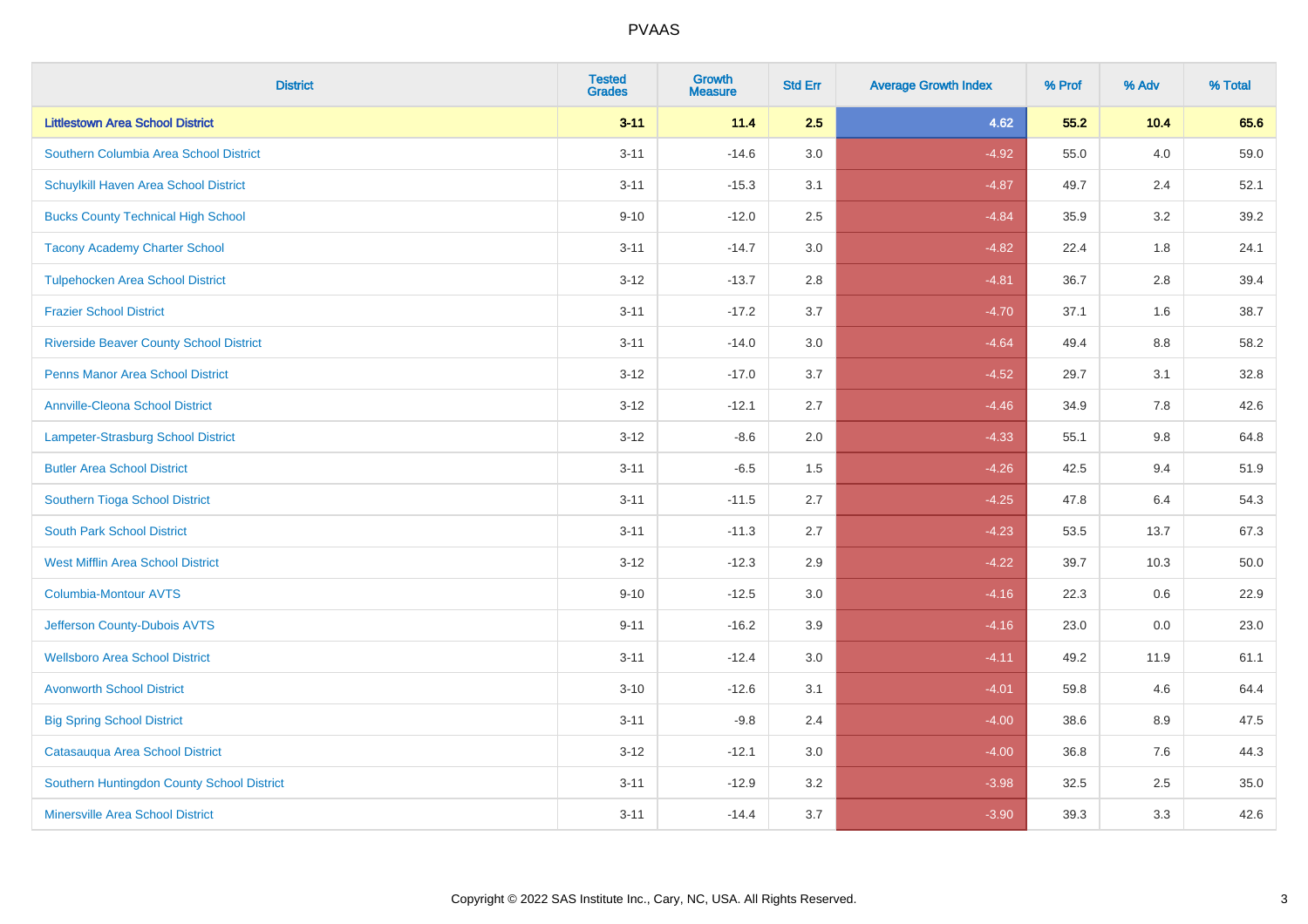| <b>District</b>                               | <b>Tested</b><br><b>Grades</b> | <b>Growth</b><br><b>Measure</b> | <b>Std Err</b> | <b>Average Growth Index</b> | % Prof | % Adv | % Total |
|-----------------------------------------------|--------------------------------|---------------------------------|----------------|-----------------------------|--------|-------|---------|
| <b>Littlestown Area School District</b>       | $3 - 11$                       | 11.4                            | 2.5            | 4.62                        | 55.2   | 10.4  | 65.6    |
| <b>Bradford Area School District</b>          | $3 - 12$                       | $-9.3$                          | 2.4            | $-3.87$                     | 45.8   | 8.3   | 54.2    |
| <b>Marion Center Area School District</b>     | $3 - 10$                       | $-12.0$                         | 3.1            | $-3.87$                     | 33.7   | 1.1   | 34.8    |
| Northern Lehigh School District               | $3 - 12$                       | $-10.4$                         | 2.7            | $-3.82$                     | 28.0   | 9.3   | 37.3    |
| Propel Charter School - Braddock Hills        | $3 - 11$                       | $-13.6$                         | 3.6            | $-3.81$                     | 9.7    | 1.6   | 11.3    |
| Johnsonburg Area School District              | $3 - 11$                       | $-14.1$                         | 3.9            | $-3.62$                     | 54.0   | 4.6   | 58.6    |
| <b>Berwick Area School District</b>           | $3 - 11$                       | $-9.3$                          | 2.6            | $-3.59$                     | 42.1   | 5.5   | 47.6    |
| <b>Ridgway Area School District</b>           | $3 - 11$                       | $-14.5$                         | 4.1            | $-3.56$                     | 49.0   | 9.8   | 58.8    |
| <b>Clearfield Area School District</b>        | $3 - 10$                       | $-9.4$                          | 2.6            | $-3.56$                     | 43.0   | 3.1   | 46.1    |
| Moniteau School District                      | $3 - 11$                       | $-11.8$                         | 3.3            | $-3.56$                     | 50.0   | 6.3   | 56.3    |
| <b>Milton Area School District</b>            | $3 - 11$                       | $-8.7$                          | 2.5            | $-3.52$                     | 45.4   | 6.9   | 52.3    |
| <b>Penn-Delco School District</b>             | $3 - 11$                       | $-6.8$                          | 1.9            | $-3.51$                     | 46.6   | 3.2   | 49.8    |
| <b>Williamsburg Community School District</b> | $3 - 11$                       | $-14.3$                         | 4.1            | $-3.48$                     | 28.3   | 0.0   | 28.3    |
| <b>Interboro School District</b>              | $3 - 12$                       | $-7.3$                          | 2.1            | $-3.43$                     | 46.6   | 4.8   | 51.4    |
| <b>Elizabeth Forward School District</b>      | $3 - 11$                       | $-8.4$                          | 2.4            | $-3.41$                     | 51.7   | 4.0   | 55.7    |
| <b>Steelton-Highspire School District</b>     | $3 - 11$                       | $-11.8$                         | 3.5            | $-3.40$                     | 14.5   | 0.0   | 14.5    |
| <b>Neshannock Township School District</b>    | $3 - 10$                       | $-9.7$                          | 2.9            | $-3.34$                     | 62.4   | 5.6   | 67.9    |
| Maritime Academy Charter School               | $3 - 10$                       | $-11.4$                         | 3.5            | $-3.29$                     | 15.2   | 0.0   | 15.2    |
| <b>Tamaqua Area School District</b>           | $3 - 12$                       | $-8.2$                          | 2.5            | $-3.24$                     | 44.5   | 1.9   | 46.4    |
| <b>Waynesboro Area School District</b>        | $3 - 12$                       | $-6.1$                          | 1.9            | $-3.20$                     | 50.0   | 6.8   | 56.8    |
| <b>Boyertown Area School District</b>         | $3 - 11$                       | $-4.7$                          | 1.5            | $-3.17$                     | 55.2   | 11.3  | 66.5    |
| <b>Wallenpaupack Area School District</b>     | $3 - 11$                       | $-7.1$                          | 2.3            | $-3.09$                     | 40.8   | 2.4   | 43.1    |
| <b>Dubois Area School District</b>            | $3 - 11$                       | $-6.2$                          | 2.0            | $-3.07$                     | 50.9   | 13.4  | 64.3    |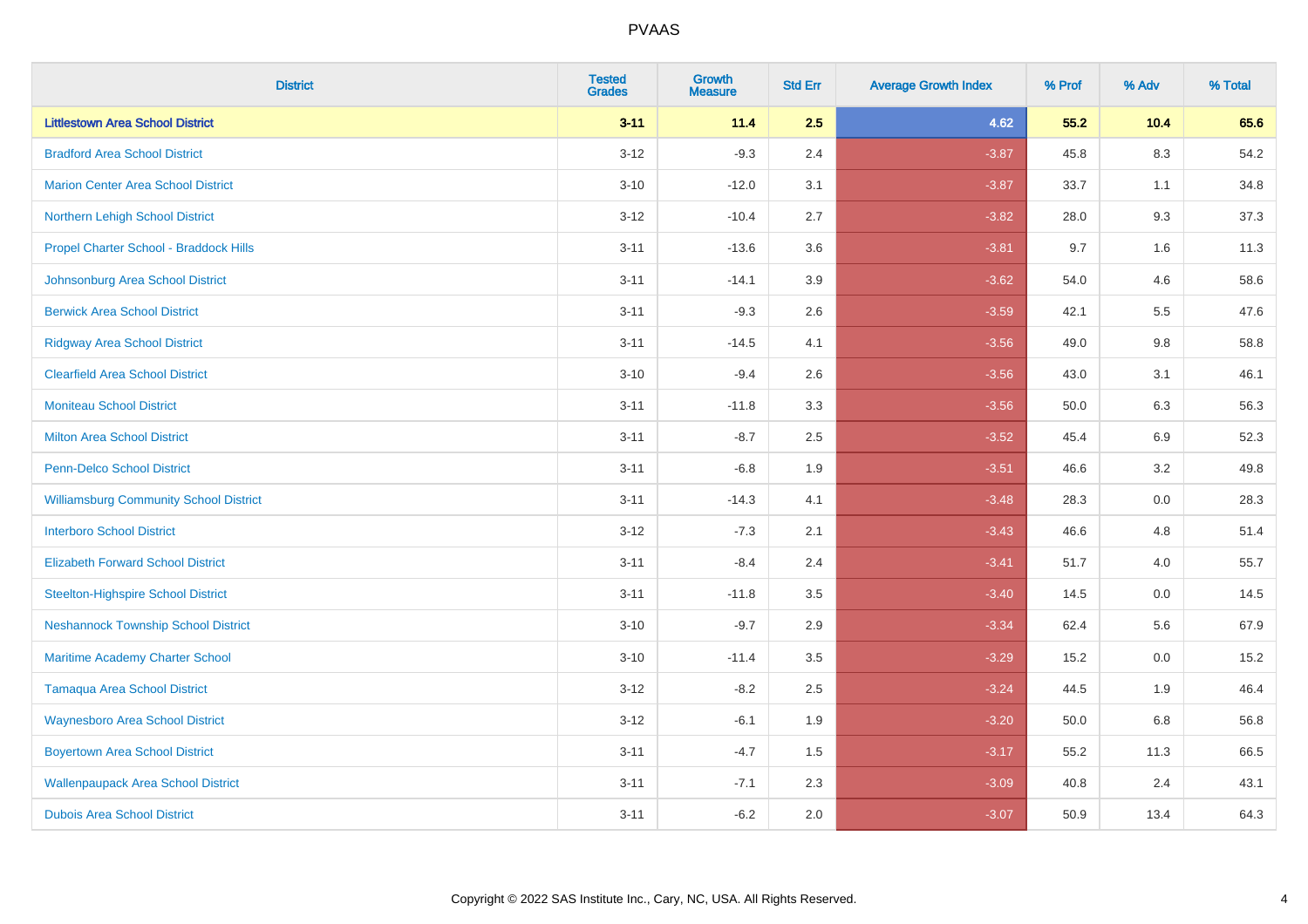| <b>District</b>                              | <b>Tested</b><br><b>Grades</b> | <b>Growth</b><br><b>Measure</b> | <b>Std Err</b> | <b>Average Growth Index</b> | % Prof | % Adv   | % Total |
|----------------------------------------------|--------------------------------|---------------------------------|----------------|-----------------------------|--------|---------|---------|
| <b>Littlestown Area School District</b>      | $3 - 11$                       | 11.4                            | 2.5            | 4.62                        | 55.2   | 10.4    | 65.6    |
| <b>Palisades School District</b>             | $3 - 11$                       | $-8.7$                          | 2.8            | $-3.06$                     | 53.8   | $6.7\,$ | 60.5    |
| <b>Pittsburgh School District</b>            | $3 - 11$                       | $-3.3$                          | 1.1            | $-3.04$                     | 33.9   | 8.2     | 42.1    |
| Philadelphia Academy Charter School          | $3 - 11$                       | $-8.9$                          | 2.9            | $-3.04$                     | 50.5   | 2.9     | 53.4    |
| <b>North East School District</b>            | $3 - 11$                       | $-9.3$                          | 3.1            | $-3.02$                     | 62.6   | 14.4    | 77.0    |
| <b>Penn Hills School District</b>            | $3 - 11$                       | $-7.6$                          | 2.6            | $-2.94$                     | 33.1   | 0.7     | 33.8    |
| <b>Conneaut School District</b>              | $3 - 12$                       | $-7.5$                          | 2.6            | $-2.91$                     | 38.4   | 7.4     | 45.8    |
| <b>Easton Area School District</b>           | $3-12$                         | $-4.1$                          | 1.4            | $-2.91$                     | 39.9   | 4.0     | 43.9    |
| <b>Rochester Area School District</b>        | $3 - 11$                       | $-13.2$                         | 4.6            | $-2.89$                     | 19.5   | 1.3     | 20.8    |
| <b>Union City Area School District</b>       | $3 - 12$                       | $-10.2$                         | 3.6            | $-2.87$                     | 42.9   | 3.2     | 46.0    |
| <b>Northern Potter School District</b>       | $3 - 12$                       | $-13.1$                         | 4.6            | $-2.84$                     | 37.5   | 0.0     | 37.5    |
| <b>Propel Charter School-Homestead</b>       | $3 - 11$                       | $-11.7$                         | 4.1            | $-2.84$                     | 15.9   | 0.0     | 15.9    |
| Nazareth Area School District                | $3 - 11$                       | $-4.7$                          | 1.7            | $-2.82$                     | 59.2   | $9.9\,$ | 69.0    |
| <b>Carlisle Area School District</b>         | $3 - 11$                       | $-5.3$                          | 1.9            | $-2.81$                     | 54.0   | 6.3     | 60.3    |
| <b>Carmichaels Area School District</b>      | $3 - 10$                       | $-9.3$                          | 3.3            | $-2.81$                     | 35.1   | 1.4     | 36.5    |
| <b>Redbank Valley School District</b>        | $3 - 11$                       | $-9.5$                          | 3.4            | $-2.77$                     | 31.5   | 4.9     | 36.4    |
| <b>Highlands School District</b>             | $3 - 11$                       | $-7.4$                          | 2.7            | $-2.76$                     | 44.4   | 3.7     | 48.2    |
| <b>Forest Hills School District</b>          | $3 - 11$                       | $-7.3$                          | 2.7            | $-2.74$                     | 41.1   | 13.7    | 54.8    |
| <b>Trinity Area School District</b>          | $3 - 11$                       | $-5.4$                          | 2.0            | $-2.71$                     | 48.3   | 11.8    | 60.1    |
| <b>Propel Charter School-Montour</b>         | $3 - 10$                       | $-10.7$                         | 3.9            | $-2.71$                     | 13.7   | 0.0     | 13.7    |
| South Allegheny School District              | $3 - 11$                       | $-8.8$                          | 3.2            | $-2.70$                     | 40.5   | 0.0     | 40.5    |
| <b>Quakertown Community School District</b>  | $3 - 12$                       | $-4.4$                          | 1.6            | $-2.70$                     | 56.5   | 10.0    | 66.6    |
| <b>Blairsville-Saltsburg School District</b> | $3 - 11$                       | $-8.0$                          | 3.0            | $-2.68$                     | 37.3   | 7.0     | 44.3    |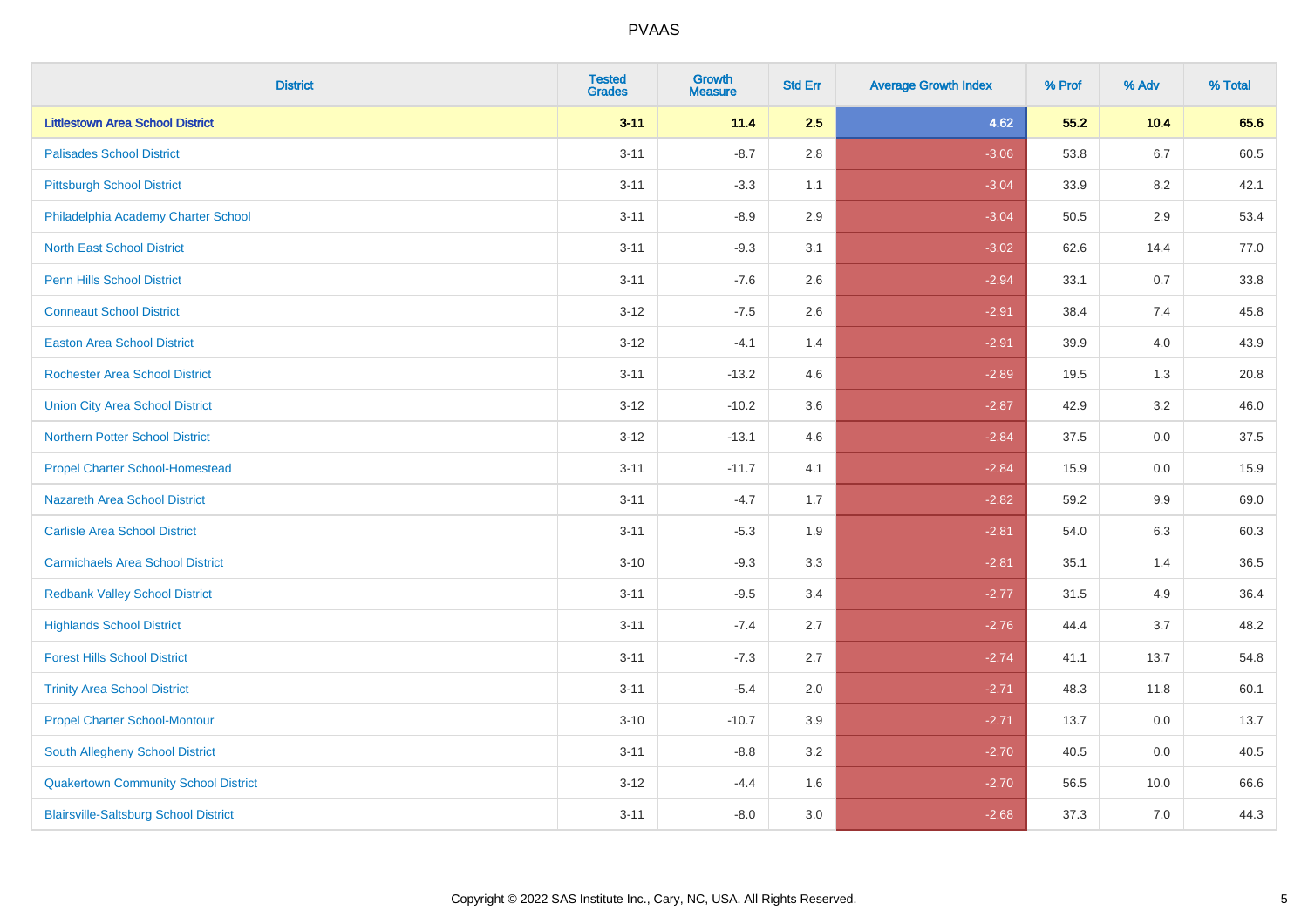| <b>District</b>                               | <b>Tested</b><br><b>Grades</b> | <b>Growth</b><br><b>Measure</b> | <b>Std Err</b> | <b>Average Growth Index</b> | % Prof | % Adv   | % Total |
|-----------------------------------------------|--------------------------------|---------------------------------|----------------|-----------------------------|--------|---------|---------|
| <b>Littlestown Area School District</b>       | $3 - 11$                       | 11.4                            | 2.5            | 4.62                        | 55.2   | 10.4    | 65.6    |
| <b>Harbor Creek School District</b>           | $3 - 11$                       | $-7.1$                          | 2.7            | $-2.67$                     | 48.8   | 15.2    | 64.0    |
| <b>Pine Grove Area School District</b>        | $3 - 11$                       | $-7.7$                          | 2.9            | $-2.66$                     | 42.3   | 7.7     | 50.0    |
| <b>New Castle Area School District</b>        | $3-12$                         | $-6.4$                          | 2.4            | $-2.66$                     | 32.5   | $4.3$   | 36.8    |
| Northern Tioga School District                | $3 - 12$                       | $-7.5$                          | 2.8            | $-2.64$                     | 54.0   | 1.2     | 55.2    |
| <b>Dunmore School District</b>                | $3 - 11$                       | $-7.7$                          | 2.9            | $-2.62$                     | 34.0   | 7.2     | 41.2    |
| <b>Coatesville Area School District</b>       | $3 - 11$                       | $-4.4$                          | 1.7            | $-2.62$                     | 36.3   | $4.2\,$ | 40.5    |
| <b>Northwest Area School District</b>         | $3 - 10$                       | $-10.0$                         | 3.8            | $-2.59$                     | 34.6   | 7.3     | 41.8    |
| <b>Blue Mountain School District</b>          | $3 - 10$                       | $-5.8$                          | 2.3            | $-2.56$                     | 46.6   | 8.5     | 55.1    |
| <b>Slippery Rock Area School District</b>     | $3 - 11$                       | $-6.3$                          | 2.5            | $-2.51$                     | 56.2   | $9.5\,$ | 65.7    |
| <b>North Star School District</b>             | $3 - 11$                       | $-8.7$                          | 3.5            | $-2.51$                     | 47.8   | 6.0     | 53.7    |
| <b>Mahanoy Area School District</b>           | $3 - 10$                       | $-9.0$                          | 3.6            | $-2.49$                     | 26.2   | 1.6     | 27.9    |
| <b>Keystone Central School District</b>       | $3 - 11$                       | $-5.1$                          | 2.0            | $-2.46$                     | 44.7   | 4.6     | 49.4    |
| <b>Sugar Valley Rural Charter School</b>      | $3 - 11$                       | $-11.0$                         | 4.5            | $-2.46$                     | 14.9   | $0.0\,$ | 14.9    |
| <b>Mohawk Area School District</b>            | $3 - 11$                       | $-7.5$                          | 3.1            | $-2.45$                     | 49.4   | 11.0    | 60.4    |
| <b>Innovative Arts Academy Charter School</b> | $6 - 11$                       | $-9.1$                          | 3.7            | $-2.44$                     | 9.5    | 0.0     | 9.5     |
| <b>Yough School District</b>                  | $3 - 10$                       | $-6.6$                          | 2.7            | $-2.43$                     | 50.8   | 4.0     | 54.8    |
| <b>Chartiers-Houston School District</b>      | $3 - 10$                       | $-8.6$                          | 3.5            | $-2.41$                     | 59.7   | 4.5     | 64.2    |
| <b>Farrell Area School District</b>           | $3 - 11$                       | $-10.4$                         | 4.3            | $-2.41$                     | 19.0   | 0.0     | 19.0    |
| <b>Universal Audenried Charter School</b>     | $9 - 11$                       | $-5.8$                          | 2.4            | $-2.40$                     | 14.6   | 0.0     | 14.6    |
| <b>Freedom Area School District</b>           | $3 - 11$                       | $-7.1$                          | 3.0            | $-2.37$                     | 43.8   | 4.2     | 47.9    |
| Jefferson-Morgan School District              | $3 - 10$                       | $-9.9$                          | 4.2            | $-2.35$                     | 43.8   | 4.2     | 47.9    |
| La Academia Partnership Charter School        | $6 - 11$                       | $-11.0$                         | 4.7            | $-2.34$                     | 6.8    | 0.0     | 6.8     |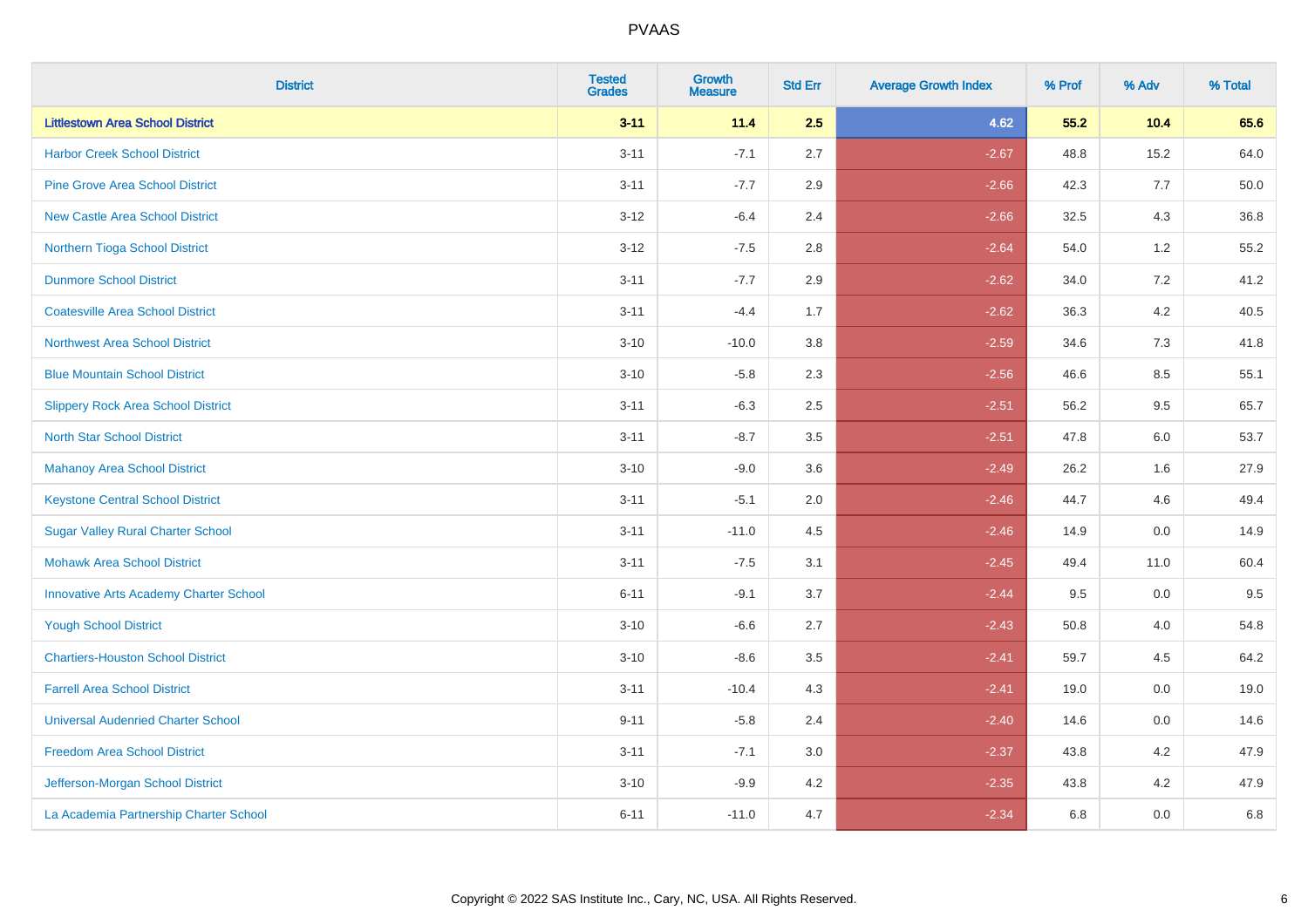| <b>District</b>                                   | <b>Tested</b><br><b>Grades</b> | <b>Growth</b><br><b>Measure</b> | <b>Std Err</b> | <b>Average Growth Index</b> | % Prof | % Adv   | % Total |
|---------------------------------------------------|--------------------------------|---------------------------------|----------------|-----------------------------|--------|---------|---------|
| <b>Littlestown Area School District</b>           | $3 - 11$                       | 11.4                            | 2.5            | 4.62                        | 55.2   | 10.4    | 65.6    |
| <b>Southmoreland School District</b>              | $3 - 11$                       | $-8.3$                          | 3.6            | $-2.32$                     | 56.8   | 7.2     | 64.0    |
| <b>Upper Moreland Township School District</b>    | $3 - 11$                       | $-5.0$                          | 2.2            | $-2.31$                     | 57.9   | 4.0     | 61.9    |
| South Williamsport Area School District           | $3 - 10$                       | $-5.7$                          | 2.5            | $-2.30$                     | 45.5   | 4.5     | 50.0    |
| Salisbury-Elk Lick School District                | $3 - 11$                       | $-13.5$                         | 5.9            | $-2.30$                     | 27.8   | 0.0     | 27.8    |
| <b>Indiana Area School District</b>               | $3 - 11$                       | $-5.3$                          | 2.3            | $-2.28$                     | 47.6   | 18.4    | 66.1    |
| <b>Oxford Area School District</b>                | $3 - 11$                       | $-4.3$                          | 1.9            | $-2.26$                     | 41.3   | $8.0\,$ | 49.3    |
| <b>Juniata County School District</b>             | $3 - 12$                       | $-4.9$                          | 2.1            | $-2.26$                     | 38.5   | 2.9     | 41.4    |
| Portage Area School District                      | $3 - 10$                       | $-8.1$                          | 3.6            | $-2.26$                     | 40.6   | 9.4     | 50.0    |
| <b>Windber Area School District</b>               | $3 - 11$                       | $-7.2$                          | 3.2            | $-2.24$                     | 55.4   | 7.2     | 62.6    |
| <b>East Lycoming School District</b>              | $3 - 11$                       | $-6.0$                          | 2.7            | $-2.24$                     | 48.3   | 4.2     | 52.5    |
| <b>York Co School Of Technology</b>               | $9 - 12$                       | $-3.8$                          | 1.7            | $-2.22$                     | 39.1   | 5.6     | 44.7    |
| <b>Muncy School District</b>                      | $3 - 11$                       | $-8.1$                          | 3.7            | $-2.21$                     | 42.0   | 3.8     | 45.8    |
| <b>West Middlesex Area School District</b>        | $3 - 10$                       | $-8.4$                          | 3.8            | $-2.21$                     | 34.9   | 2.8     | 37.6    |
| Jim Thorpe Area School District                   | $3 - 11$                       | $-5.8$                          | 2.7            | $-2.19$                     | 33.3   | 7.4     | 40.7    |
| <b>Keystone Education Center Charter School</b>   | $3 - 12$                       | $-12.9$                         | 5.9            | $-2.19$                     | 28.0   | 0.0     | 28.0    |
| <b>Perkiomen Valley School District</b>           | $3 - 11$                       | $-3.5$                          | 1.6            | $-2.18$                     | 53.8   | 13.4    | 67.2    |
| <b>Benton Area School District</b>                | $3 - 10$                       | $-9.7$                          | 4.5            | $-2.18$                     | 43.2   | 5.4     | 48.6    |
| Susquehanna Township School District              | $3 - 12$                       | $-5.8$                          | 2.7            | $-2.17$                     | 36.0   | 5.6     | 41.6    |
| <b>Crawford Central School District</b>           | $3 - 11$                       | $-4.7$                          | 2.2            | $-2.15$                     | 40.6   | 10.5    | 51.1    |
| Aliquippa School District                         | $3 - 11$                       | $-9.0$                          | 4.2            | $-2.14$                     | 11.0   | 0.0     | 11.0    |
| <b>Williams Valley School District</b>            | $3 - 11$                       | $-7.3$                          | 3.4            | $-2.13$                     | 23.2   | 0.0     | 23.2    |
| <b>Executive Education Academy Charter School</b> | $3 - 10$                       | $-6.5$                          | 3.1            | $-2.08$                     | 23.7   | 2.2     | 25.8    |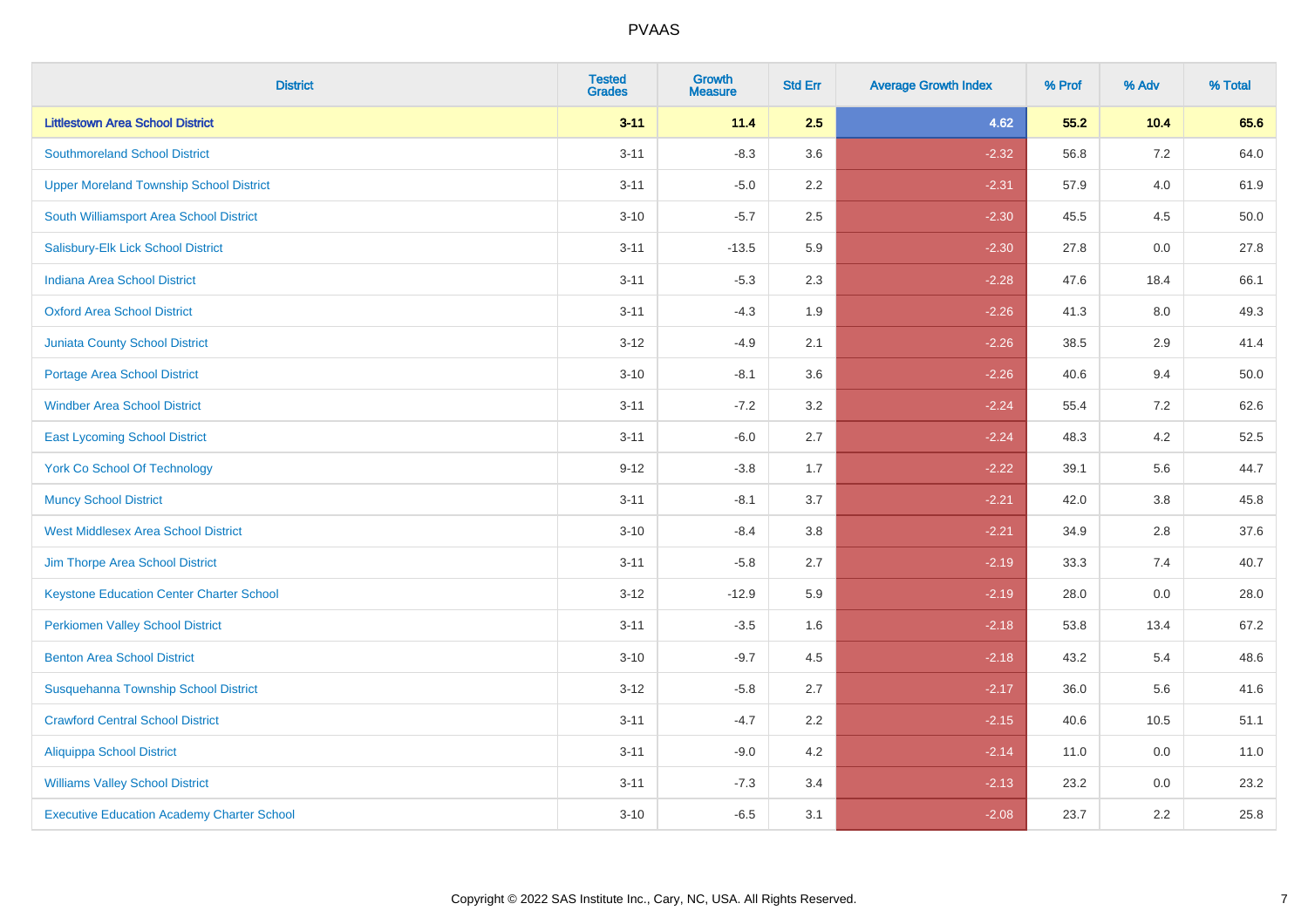| <b>District</b>                                | <b>Tested</b><br><b>Grades</b> | <b>Growth</b><br><b>Measure</b> | <b>Std Err</b> | <b>Average Growth Index</b> | % Prof | % Adv | % Total |
|------------------------------------------------|--------------------------------|---------------------------------|----------------|-----------------------------|--------|-------|---------|
| <b>Littlestown Area School District</b>        | $3 - 11$                       | 11.4                            | 2.5            | 4.62                        | 55.2   | 10.4  | 65.6    |
| <b>Middletown Area School District</b>         | $3 - 11$                       | $-5.3$                          | 2.6            | $-2.05$                     | 46.4   | 5.3   | 51.7    |
| <b>Karns City Area School District</b>         | $3 - 11$                       | $-6.0$                          | 2.9            | $-2.03$                     | 53.1   | 8.3   | 61.5    |
| <b>Corry Area School District</b>              | $3 - 11$                       | $-5.3$                          | 2.6            | $-2.03$                     | 38.5   | 6.0   | 44.5    |
| <b>California Area School District</b>         | $3 - 10$                       | $-7.3$                          | 3.6            | $-2.02$                     | 42.6   | 9.8   | 52.5    |
| <b>Moshannon Valley School District</b>        | $3 - 10$                       | $-7.0$                          | 3.4            | $-2.01$                     | 48.5   | 0.0   | 48.5    |
| The New Academy Charter School                 | $8 - 11$                       | $-10.4$                         | 5.2            | $-2.00$                     | 0.0    | 0.0   | 0.0     |
| <b>Upper Dauphin Area School District</b>      | $3 - 11$                       | $-6.3$                          | 3.2            | $-1.98$                     | 37.4   | 4.8   | 42.2    |
| <b>Mount Union Area School District</b>        | $3 - 10$                       | $-6.1$                          | 3.1            | $-1.97$                     | 32.2   | 3.4   | 35.6    |
| <b>Forest City Regional School District</b>    | $3 - 12$                       | $-6.0$                          | 3.0            | $-1.96$                     | 44.1   | 0.0   | 44.1    |
| <b>Bermudian Springs School District</b>       | $3 - 11$                       | $-5.5$                          | 2.9            | $-1.94$                     | 56.4   | 6.8   | 63.2    |
| <b>Somerset Area School District</b>           | $3 - 11$                       | $-4.4$                          | 2.3            | $-1.93$                     | 44.4   | 14.9  | 59.3    |
| <b>Mount Pleasant Area School District</b>     | $3 - 11$                       | $-5.0$                          | 2.6            | $-1.93$                     | 52.6   | 0.0   | 52.6    |
| Gettysburg Area School District                | $3 - 11$                       | $-4.0$                          | 2.1            | $-1.89$                     | 45.3   | 14.0  | 59.3    |
| <b>Greensburg Salem School District</b>        | $3 - 11$                       | $-4.4$                          | 2.4            | $-1.88$                     | 47.6   | 4.9   | 52.4    |
| <b>East Allegheny School District</b>          | $3 - 11$                       | $-6.3$                          | 3.3            | $-1.87$                     | 31.9   | 9.7   | 41.7    |
| <b>Western Beaver County School District</b>   | $3 - 11$                       | $-7.8$                          | 4.2            | $-1.87$                     | 56.5   | 6.5   | 63.0    |
| <b>Central Columbia School District</b>        | $3 - 12$                       | $-4.8$                          | 2.6            | $-1.86$                     | 53.7   | 14.8  | 68.5    |
| <b>Kiski Area School District</b>              | $3 - 11$                       | $-3.7$                          | 2.0            | $-1.86$                     | 57.4   | 10.4  | 67.8    |
| <b>Brownsville Area School District</b>        | $3 - 12$                       | $-7.2$                          | 3.9            | $-1.83$                     | 34.4   | 6.1   | 40.5    |
| <b>Montrose Area School District</b>           | $3 - 10$                       | $-5.5$                          | 3.0            | $-1.82$                     | 46.7   | 5.4   | 52.2    |
| <b>Brandywine Heights Area School District</b> | $3 - 11$                       | $-4.9$                          | 2.7            | $-1.81$                     | 49.2   | 8.2   | 57.4    |
| <b>Pequea Valley School District</b>           | $3 - 11$                       | $-5.8$                          | 3.2            | $-1.80$                     | 39.8   | 9.1   | 48.9    |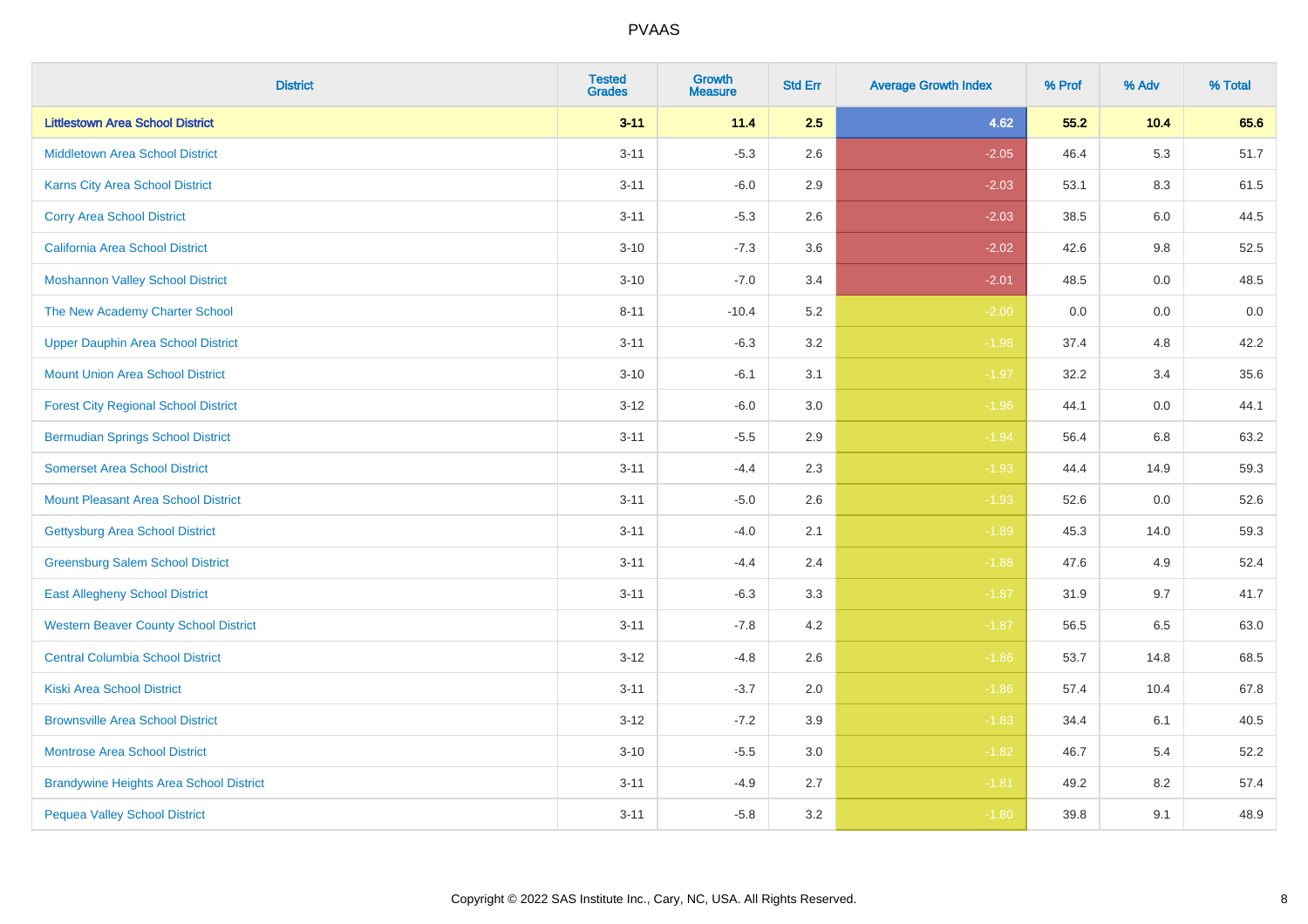| <b>District</b>                                                       | <b>Tested</b><br><b>Grades</b> | <b>Growth</b><br><b>Measure</b> | <b>Std Err</b> | <b>Average Growth Index</b> | % Prof | % Adv | % Total |
|-----------------------------------------------------------------------|--------------------------------|---------------------------------|----------------|-----------------------------|--------|-------|---------|
| <b>Littlestown Area School District</b>                               | $3 - 11$                       | 11.4                            | 2.5            | 4.62                        | 55.2   | 10.4  | 65.6    |
| <b>Pittston Area School District</b>                                  | $3 - 11$                       | $-10.1$                         | 5.6            | $-1.80$                     | 38.1   | 9.5   | 47.6    |
| <b>Washington School District</b>                                     | $3 - 11$                       | $-4.9$                          | 2.8            | $-1.76$                     | 30.1   | 2.4   | 32.5    |
| <b>Canton Area School District</b>                                    | $3 - 11$                       | $-5.5$                          | $3.2\,$        | $-1.75$                     | 40.7   | 2.3   | 43.0    |
| <b>Old Forge School District</b>                                      | $3 - 12$                       | $-5.9$                          | 3.4            | $-1.73$                     | 52.9   | 7.1   | 60.0    |
| Perseus House Charter School Of Excellence                            | $6 - 11$                       | $-5.2$                          | 3.0            | $-1.72$                     | 16.5   | 0.0   | 16.5    |
| <b>Brentwood Borough School District</b>                              | $3 - 11$                       | $-5.3$                          | $3.0\,$        | $-1.72$                     | 52.0   | 6.1   | 58.2    |
| East Pennsboro Area School District                                   | $3 - 11$                       | $-4.2$                          | 2.5            | $-1.71$                     | 60.8   | 8.5   | 69.3    |
| <b>Twin Valley School District</b>                                    | $3 - 12$                       | $-3.6$                          | 2.1            | $-1.69$                     | 49.6   | 7.1   | 56.8    |
| <b>Pottstown School District</b>                                      | $3 - 12$                       | $-4.0$                          | 2.4            | $-1.68$                     | 29.8   | 1.2   | 31.0    |
| <b>Fairfield Area School District</b>                                 | $3 - 11$                       | $-5.6$                          | 3.4            | $-1.66$                     | 57.9   | 4.0   | 61.8    |
| <b>Shamokin Area School District</b>                                  | $3 - 11$                       | $-7.7$                          | 4.8            | $-1.60$                     | 38.1   | 3.2   | 41.3    |
| Preparatory Charter School Of Mathematics, Science, Tech, And Careers | $9 - 10$                       | $-4.0$                          | 2.5            | $-1.59$                     | 15.0   | 0.0   | 15.0    |
| <b>Carbon Career &amp; Technical Institute</b>                        | $9 - 11$                       | $-5.7$                          | 3.6            | $-1.59$                     | 34.5   | 1.2   | 35.7    |
| <b>Tri-Valley School District</b>                                     | $3 - 10$                       | $-6.4$                          | 4.1            | $-1.57$                     | 37.0   | 4.4   | 41.3    |
| <b>Fort Cherry School District</b>                                    | $3 - 10$                       | $-5.9$                          | 3.8            | $-1.56$                     | 55.2   | 5.2   | 60.3    |
| <b>MaST Community Charter School</b>                                  | $3 - 10$                       | $-4.1$                          | 2.7            | $-1.52$                     | 44.0   | 9.5   | 53.4    |
| <b>Claysburg-Kimmel School District</b>                               | $3 - 11$                       | $-5.7$                          | 4.0            | $-1.42$                     | 42.9   | 8.2   | 51.0    |
| <b>Westmont Hilltop School District</b>                               | $3 - 11$                       | $-4.0$                          | 2.8            | $-1.40$                     | 36.3   | 13.3  | 49.6    |
| <b>Greencastle-Antrim School District</b>                             | $3 - 11$                       | $-3.0$                          | 2.2            | $-1.36$                     | 62.4   | 9.9   | 72.3    |
| <b>Ferndale Area School District</b>                                  | $3 - 10$                       | $-5.8$                          | 4.3            | $-1.33$                     | 40.0   | 0.0   | 40.0    |
| <b>Cambria Heights School District</b>                                | $3 - 10$                       | $-4.1$                          | 3.1            | $-1.32$                     | 51.0   | 6.0   | 57.0    |
| <b>Ellwood City Area School District</b>                              | $3 - 11$                       | $-4.2$                          | 3.2            | $-1.29$                     | 54.1   | 14.1  | 68.2    |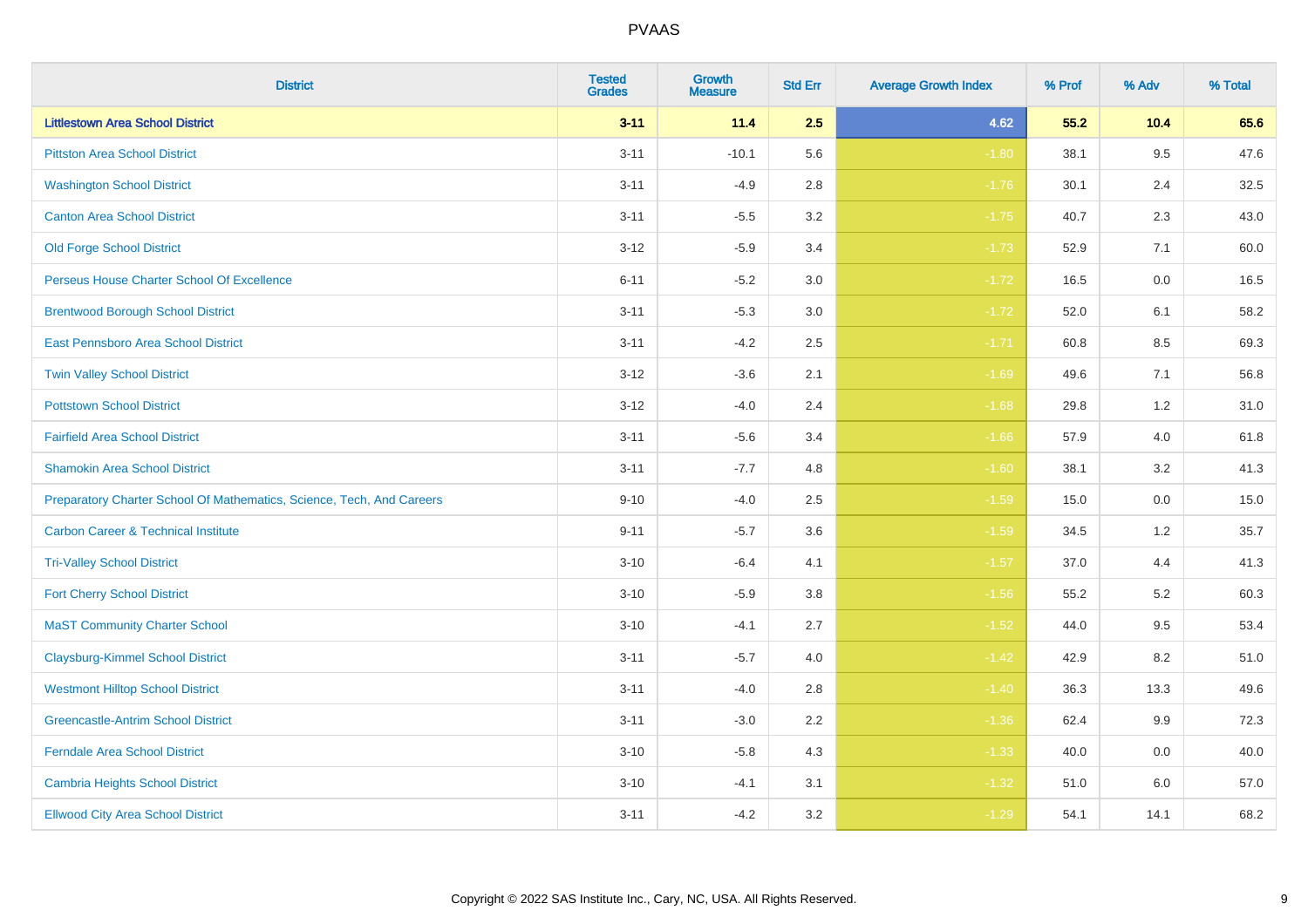| <b>District</b>                              | <b>Tested</b><br><b>Grades</b> | <b>Growth</b><br><b>Measure</b> | <b>Std Err</b> | <b>Average Growth Index</b> | % Prof | % Adv   | % Total |
|----------------------------------------------|--------------------------------|---------------------------------|----------------|-----------------------------|--------|---------|---------|
| <b>Littlestown Area School District</b>      | $3 - 11$                       | 11.4                            | 2.5            | 4.62                        | 55.2   | 10.4    | 65.6    |
| <b>Shade-Central City School District</b>    | $3 - 11$                       | $-5.9$                          | 4.6            | $-1.28$                     | 27.8   | $0.0\,$ | 27.8    |
| <b>Bristol Borough School District</b>       | $3 - 12$                       | $-4.3$                          | 3.4            | $-1.27$                     | 39.7   | 1.3     | 41.0    |
| <b>Troy Area School District</b>             | $3 - 10$                       | $-4.3$                          | 3.4            | $-1.26$                     | 43.2   | 5.7     | 48.9    |
| <b>Apollo-Ridge School District</b>          | $3 - 12$                       | $-4.7$                          | 3.7            | $-1.24$                     | 50.0   | 10.0    | 60.0    |
| <b>Elk Lake School District</b>              | $3 - 11$                       | $-4.0$                          | 3.3            | $-1.23$                     | 46.2   | 3.3     | 49.4    |
| <b>Scranton School District</b>              | $3 - 12$                       | $-2.9$                          | 2.4            | $-1.22$                     | 45.6   | 3.6     | 49.1    |
| <b>Riverview School District</b>             | $3 - 11$                       | $-4.6$                          | 3.8            | $-1.20$                     | 57.9   | 15.8    | 73.7    |
| <b>Greater Johnstown School District</b>     | $3 - 11$                       | $-3.1$                          | 2.6            | $-1.19$                     | 26.1   | 0.0     | 26.1    |
| <b>Big Beaver Falls Area School District</b> | $3 - 11$                       | $-3.9$                          | 3.3            | $-1.18$                     | 34.1   | 3.5     | 37.6    |
| <b>Chichester School District</b>            | $3 - 11$                       | $-2.7$                          | 2.3            | $-1.17$                     | 44.6   | 6.6     | 51.2    |
| <b>Chestnut Ridge School District</b>        | $3 - 12$                       | $-3.4$                          | 2.9            | $-1.17$                     | 46.6   | 5.8     | 52.4    |
| Kane Area School District                    | $3 - 10$                       | $-3.7$                          | $3.2\,$        | $-1.17$                     | 39.5   | $9.9\,$ | 49.4    |
| <b>Antietam School District</b>              | $3 - 10$                       | $-4.3$                          | 3.8            | $-1.13$                     | 36.4   | 5.4     | 41.8    |
| Jeannette City School District               | $3 - 11$                       | $-4.3$                          | 3.8            | $-1.13$                     | 46.7   | 7.5     | 54.2    |
| <b>Dallas School District</b>                | $3 - 11$                       | $-2.5$                          | 2.2            | $-1.12$                     | 54.9   | 7.6     | 62.4    |
| Juniata Valley School District               | $3 - 11$                       | $-3.9$                          | 3.5            | $-1.10$                     | 44.4   | 3.5     | 47.8    |
| <b>Riverside School District</b>             | $3 - 11$                       | $-3.2$                          | 3.0            | $-1.09$                     | 43.0   | 9.0     | 52.0    |
| Conemaugh Township Area School District      | $3 - 12$                       | $-3.7$                          | 3.4            | $-1.09$                     | 53.8   | 17.6    | 71.4    |
| Oil City Area School District                | $3 - 11$                       | $-2.9$                          | 2.6            | $-1.08$                     | 44.4   | 5.8     | 50.2    |
| <b>Quaker Valley School District</b>         | $3 - 11$                       | $-2.8$                          | 2.6            | $-1.08$                     | 55.2   | 13.2    | 68.4    |
| <b>West Greene School District</b>           | $3 - 11$                       | $-4.5$                          | 4.3            | $-1.04$                     | 36.6   | 7.3     | 43.9    |
| <b>Lewisburg Area School District</b>        | $3 - 11$                       | $-2.7$                          | 2.6            | $-1.03$                     | 57.0   | 18.5    | 75.6    |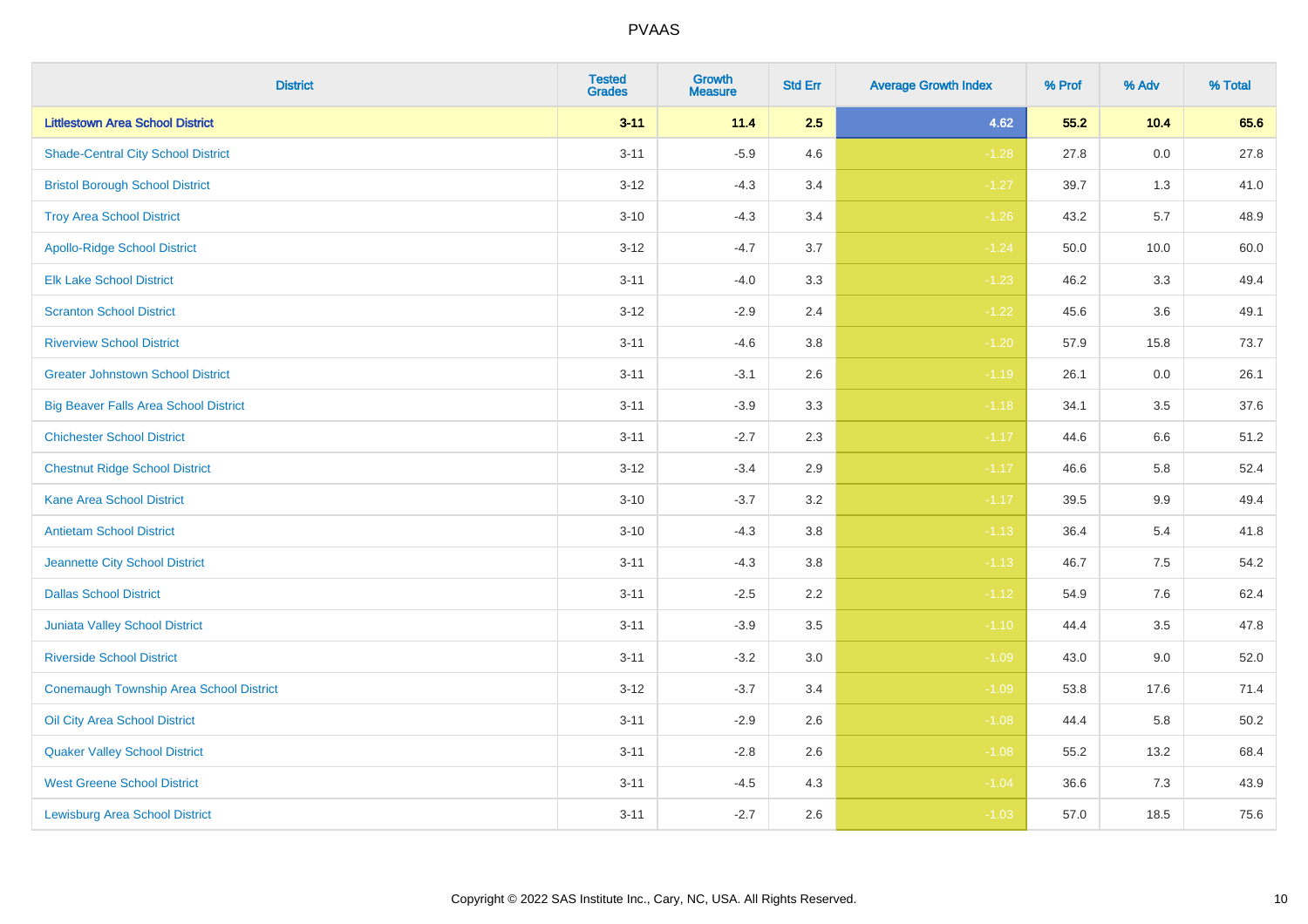| <b>District</b>                               | <b>Tested</b><br><b>Grades</b> | <b>Growth</b><br><b>Measure</b> | <b>Std Err</b> | <b>Average Growth Index</b> | % Prof | % Adv | % Total |
|-----------------------------------------------|--------------------------------|---------------------------------|----------------|-----------------------------|--------|-------|---------|
| <b>Littlestown Area School District</b>       | $3 - 11$                       | 11.4                            | 2.5            | 4.62                        | 55.2   | 10.4  | 65.6    |
| <b>Valley Grove School District</b>           | $3 - 10$                       | $-3.7$                          | 3.7            | $-1.01$                     | 51.2   | 6.1   | 57.3    |
| <b>Seneca Valley School District</b>          | $3 - 11$                       | $-1.4$                          | 1.4            | $-0.99$                     | 57.2   | 11.4  | 68.6    |
| <b>North Hills School District</b>            | $3 - 11$                       | $-1.8$                          | 1.8            | $-0.96$                     | 59.1   | 14.1  | 73.2    |
| Imhotep Institute Charter High School         | $9 - 11$                       | $-5.3$                          | 5.8            | $-0.92$                     | 25.0   | 0.0   | 25.0    |
| <b>Wyoming Valley West School District</b>    | $3 - 11$                       | $-2.2$                          | 2.4            | $-0.91$                     | 49.4   | 3.0   | 52.4    |
| <b>Sullivan County School District</b>        | $3 - 10$                       | $-4.0$                          | 4.4            | $-0.90$                     | 66.7   | 2.6   | 69.2    |
| <b>Austin Area School District</b>            | $3 - 11$                       | $-5.7$                          | 6.4            | $-0.90$                     | 33.3   | 5.6   | 38.9    |
| <b>Columbia Borough School District</b>       | $3 - 12$                       | $-3.1$                          | 3.5            | $-0.89$                     | 29.5   | 1.9   | 31.4    |
| <b>Montour School District</b>                | $3 - 11$                       | $-1.8$                          | 2.1            | $-0.88$                     | 61.4   | 15.1  | 76.5    |
| <b>Charleroi School District</b>              | $3 - 11$                       | $-2.6$                          | 3.0            | $-0.86$                     | 55.7   | 7.4   | 63.1    |
| <b>Phoenixville Area School District</b>      | $3 - 11$                       | $-1.7$                          | 2.1            | $-0.83$                     | 59.9   | 10.6  | 70.5    |
| <b>Chartiers Valley School District</b>       | $3 - 11$                       | $-1.7$                          | 2.0            | $-0.81$                     | 54.7   | 8.4   | 63.1    |
| <b>Forest Area School District</b>            | $3 - 11$                       | $-4.4$                          | 5.4            | $-0.81$                     | 36.2   | 2.1   | 38.3    |
| <b>Lebanon School District</b>                | $3 - 11$                       | $-1.6$                          | 1.9            | $-0.80$                     | 24.4   | 2.6   | 27.0    |
| Shenango Area School District                 | $3 - 11$                       | $-2.6$                          | 3.3            | $-0.79$                     | 50.6   | 13.9  | 64.6    |
| <b>Northeast Bradford School District</b>     | $3 - 10$                       | $-3.1$                          | 4.0            | $-0.78$                     | 33.9   | 3.4   | 37.3    |
| <b>Conemaugh Valley School District</b>       | $3 - 12$                       | $-3.2$                          | 4.1            | $-0.78$                     | 48.2   | 5.6   | 53.7    |
| <b>Gillingham Charter School</b>              | $3 - 11$                       | $-4.4$                          | 5.6            | $-0.77$                     | 20.8   | 8.3   | 29.2    |
| <b>Turkeyfoot Valley Area School District</b> | $3 - 12$                       | $-4.3$                          | 5.6            | $-0.76$                     | 22.0   | 5.1   | 27.1    |
| <b>Bald Eagle Area School District</b>        | $3 - 11$                       | $-2.1$                          | 2.7            | $-0.75$                     | 48.4   | 9.4   | 57.7    |
| Huntingdon Area School District               | $3 - 11$                       | $-2.0$                          | 2.7            | $-0.72$                     | 36.8   | 10.3  | 47.0    |
| Mt Lebanon School District                    | $3 - 11$                       | $-1.0$                          | 1.5            | $-0.70$                     | 61.9   | 24.0  | 85.9    |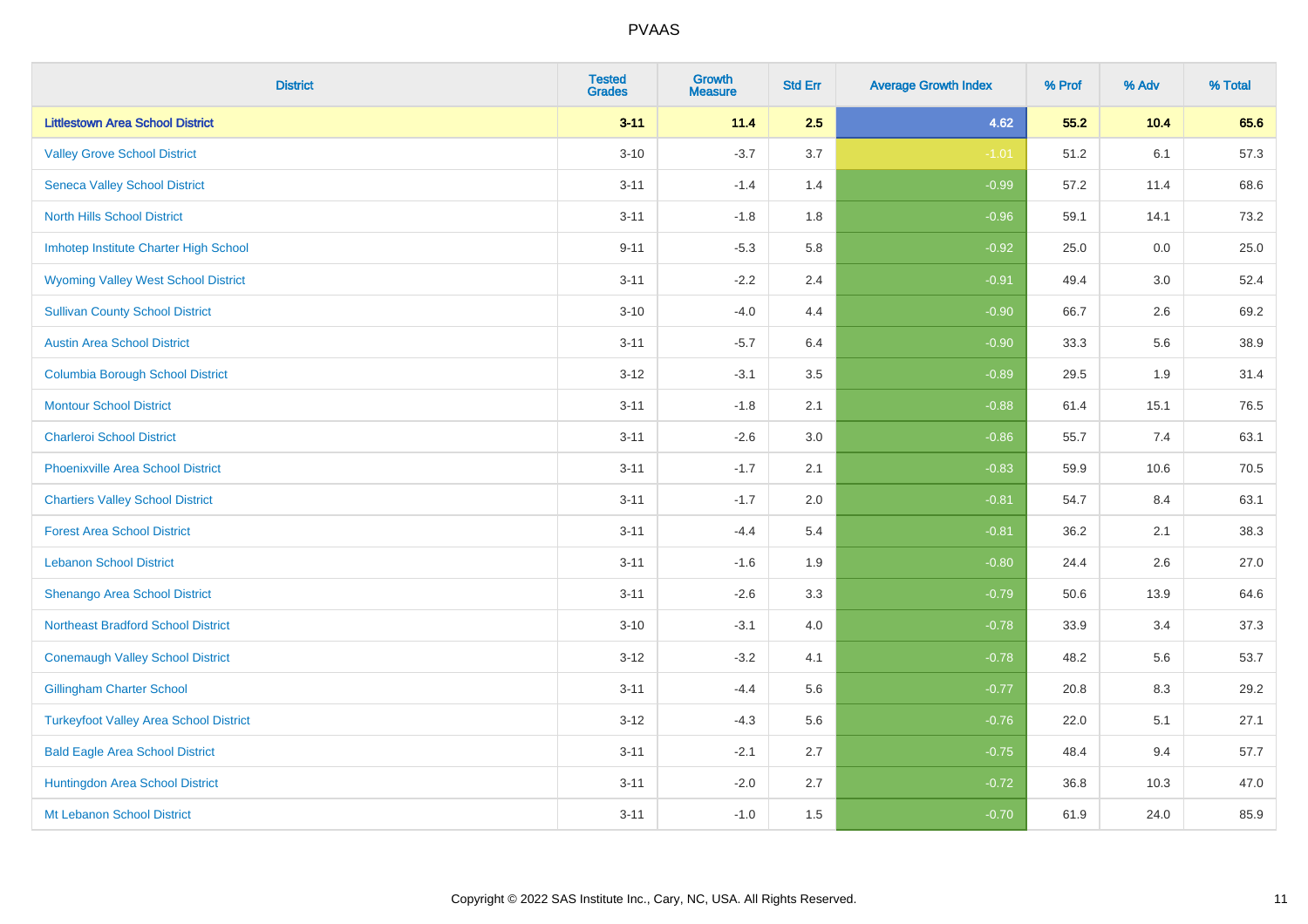| <b>District</b>                                         | <b>Tested</b><br><b>Grades</b> | <b>Growth</b><br><b>Measure</b> | <b>Std Err</b> | <b>Average Growth Index</b> | % Prof | % Adv   | % Total |
|---------------------------------------------------------|--------------------------------|---------------------------------|----------------|-----------------------------|--------|---------|---------|
| <b>Littlestown Area School District</b>                 | $3 - 11$                       | 11.4                            | 2.5            | 4.62                        | 55.2   | 10.4    | 65.6    |
| <b>Lehighton Area School District</b>                   | $3 - 11$                       | $-1.6$                          | 2.3            | $-0.70$                     | 51.1   | 5.6     | 56.7    |
| <b>North Pocono School District</b>                     | $3 - 11$                       | $-2.3$                          | 3.4            | $-0.68$                     | 52.0   | 16.4    | 68.5    |
| <b>Cheltenham School District</b>                       | $3 - 11$                       | $-1.4$                          | 2.1            | $-0.67$                     | 46.1   | 10.0    | 56.1    |
| <b>Fannett-Metal School District</b>                    | $3 - 11$                       | $-3.4$                          | 5.1            | $-0.67$                     | 38.7   | 8.1     | 46.8    |
| <b>Susquehanna Community School District</b>            | $3 - 11$                       | $-2.8$                          | 4.2            | $-0.66$                     | 49.4   | 6.9     | 56.3    |
| <b>Burgettstown Area School District</b>                | $3 - 11$                       | $-2.1$                          | 3.4            | $-0.62$                     | 50.0   | 1.4     | 51.4    |
| <b>Clarion-Limestone Area School District</b>           | $3 - 12$                       | $-2.5$                          | 4.1            | $-0.60$                     | 56.8   | 6.8     | 63.6    |
| <b>Manheim Township School District</b>                 | $3 - 12$                       | $-0.9$                          | 1.6            | $-0.58$                     | 53.2   | 15.5    | 68.7    |
| <b>Central Greene School District</b>                   | $3 - 11$                       | $-1.6$                          | 2.8            | $-0.55$                     | 54.2   | $2.8\,$ | 57.0    |
| <b>Mid Valley School District</b>                       | $3 - 10$                       | $-1.7$                          | 3.0            | $-0.55$                     | 45.1   | 7.8     | 52.9    |
| <b>Wyoming Area School District</b>                     | $3 - 10$                       | $-1.3$                          | 2.6            | $-0.50$                     | 53.8   | 10.8    | 64.6    |
| <b>Canon-Mcmillan School District</b>                   | $3 - 11$                       | $-0.8$                          | 1.6            | $-0.50$                     | 58.7   | 15.9    | 74.6    |
| South Side Area School District                         | $3 - 11$                       | $-1.6$                          | 3.3            | $-0.48$                     | 50.0   | 6.8     | 56.8    |
| <b>Elizabethtown Area School District</b>               | $3 - 12$                       | $-0.9$                          | 1.9            | $-0.47$                     | 50.0   | 11.2    | 61.2    |
| Center For Student Learning Charter School At Pennsbury | $6 - 12$                       | $-2.9$                          | 6.1            | $-0.47$                     | 42.9   | 0.0     | 42.9    |
| <b>Conewago Valley School District</b>                  | $3 - 12$                       | $-0.9$                          | 2.0            | $-0.45$                     | 51.7   | 9.6     | 61.3    |
| <b>Bangor Area School District</b>                      | $3 - 12$                       | $-0.9$                          | 2.0            | $-0.43$                     | 44.3   | 4.7     | 49.0    |
| <b>Shaler Area School District</b>                      | $3 - 11$                       | $-0.8$                          | 1.9            | $-0.43$                     | 49.1   | 9.6     | 58.7    |
| North Schuylkill School District                        | $3 - 11$                       | $-1.0$                          | 2.4            | $-0.42$                     | 41.8   | 5.1     | 46.8    |
| <b>Sharpsville Area School District</b>                 | $3 - 11$                       | $-1.4$                          | 3.5            | $-0.40$                     | 55.2   | 13.4    | 68.7    |
| <b>Bellwood-Antis School District</b>                   | $3 - 10$                       | $-1.2$                          | 3.2            | $-0.39$                     | 55.1   | 10.1    | 65.2    |
| <b>Palmerton Area School District</b>                   | $3 - 11$                       | $-1.2$                          | 3.0            | $-0.39$                     | 57.4   | 5.0     | 62.4    |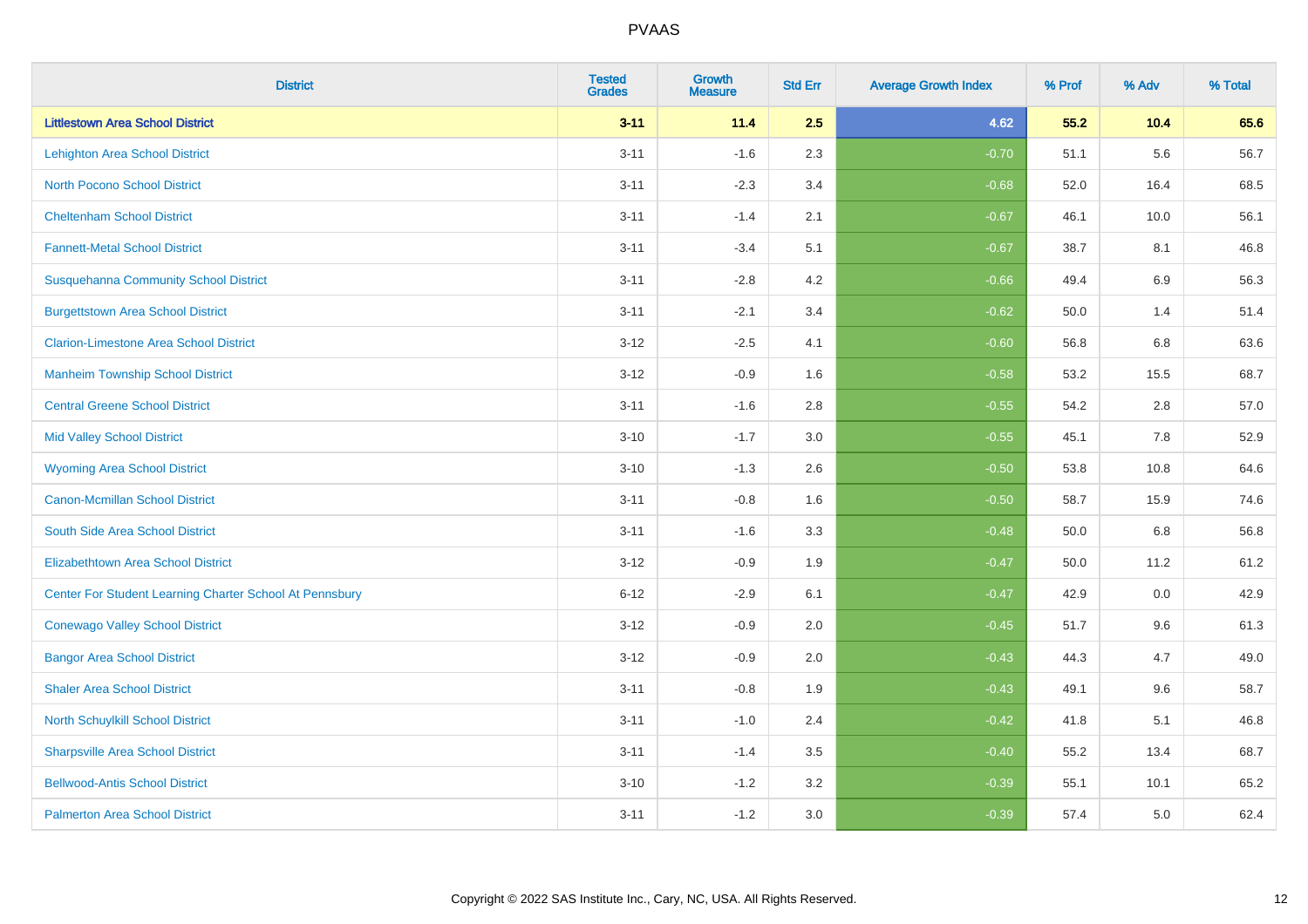| <b>District</b>                                    | <b>Tested</b><br><b>Grades</b> | Growth<br><b>Measure</b> | <b>Std Err</b> | <b>Average Growth Index</b> | % Prof | % Adv   | % Total |
|----------------------------------------------------|--------------------------------|--------------------------|----------------|-----------------------------|--------|---------|---------|
| <b>Littlestown Area School District</b>            | $3 - 11$                       | 11.4                     | 2.5            | 4.62                        | 55.2   | 10.4    | 65.6    |
| Hope For Hyndman Charter School                    | $3 - 11$                       | $-2.0$                   | 6.1            | $-0.32$                     | 33.3   | 0.0     | 33.3    |
| <b>Albert Gallatin Area School District</b>        | $3 - 11$                       | $-0.8$                   | 2.4            | $-0.32$                     | 54.5   | 10.0    | 64.6    |
| <b>Cornell School District</b>                     | $3 - 11$                       | $-1.6$                   | 5.0            | $-0.32$                     | 33.8   | 1.5     | 35.4    |
| <b>Tuscarora School District</b>                   | $3 - 11$                       | $-0.6$                   | 2.3            | $-0.27$                     | 45.1   | 8.1     | 53.2    |
| <b>Penn Manor School District</b>                  | $3 - 11$                       | $-0.4$                   | 1.6            | $-0.25$                     | 51.9   | 12.6    | 64.5    |
| <b>Lakeview School District</b>                    | $3 - 11$                       | $-0.9$                   | 3.7            | $-0.24$                     | 60.3   | 3.2     | 63.5    |
| <b>Glendale School District</b>                    | $3 - 10$                       | $-0.9$                   | 3.7            | $-0.24$                     | 50.0   | 5.4     | 55.4    |
| <b>Girard School District</b>                      | $3 - 11$                       | $-0.6$                   | 2.7            | $-0.22$                     | 53.9   | 15.6    | 69.6    |
| <b>Harrisburg City School District</b>             | $3 - 11$                       | $-0.4$                   | 2.1            | $-0.19$                     | 15.1   | 0.4     | 15.5    |
| <b>Panther Valley School District</b>              | $3 - 12$                       | $-0.6$                   | 3.3            | $-0.19$                     | 47.9   | 4.3     | 52.1    |
| <b>Westinghouse Arts Academy Charter School</b>    | $9 - 10$                       | $-0.7$                   | 3.6            | $-0.19$                     | 59.2   | 8.4     | 67.6    |
| <b>Millville Area School District</b>              | $3 - 12$                       | $-0.9$                   | 4.7            | $-0.18$                     | 51.4   | 5.4     | 56.8    |
| <b>Mount Carmel Area School District</b>           | $3 - 11$                       | $-0.6$                   | 3.1            | $-0.18$                     | 45.3   | 2.1     | 47.4    |
| <b>Crestwood School District</b>                   | $3 - 11$                       | $-0.4$                   | 2.4            | $-0.17$                     | 57.4   | 17.0    | 74.4    |
| Southern Lehigh School District                    | $3 - 11$                       | $-0.4$                   | 2.3            | $-0.17$                     | 66.1   | 11.9    | 78.0    |
| <b>Achievement House Charter School</b>            | $7 - 11$                       | $-0.7$                   | 4.0            | $-0.17$                     | 32.5   | 2.6     | 35.1    |
| <b>Bellefonte Area School District</b>             | $3 - 11$                       | $-0.4$                   | 2.2            | $-0.17$                     | 47.6   | 10.6    | 58.2    |
| <b>Otto-Eldred School District</b>                 | $3 - 11$                       | $-0.7$                   | 4.2            | $-0.15$                     | 56.2   | $6.2\,$ | 62.5    |
| <b>Oley Valley School District</b>                 | $3 - 11$                       | $-0.4$                   | 2.8            | $-0.15$                     | 43.1   | 12.9    | 56.0    |
| Philadelphia Electrical & Tech Charter High School | $10 - 10$                      | $-0.5$                   | 2.9            | $-0.15$                     | 8.8    | 0.0     | 8.8     |
| <b>Central Fulton School District</b>              | $3 - 11$                       | $-0.5$                   | 3.5            | $-0.14$                     | 51.4   | 8.6     | 60.0    |
| <b>Blue Ridge School District</b>                  | $3 - 11$                       | $-0.5$                   | 3.6            | $-0.12$                     | 44.6   | 3.1     | 47.7    |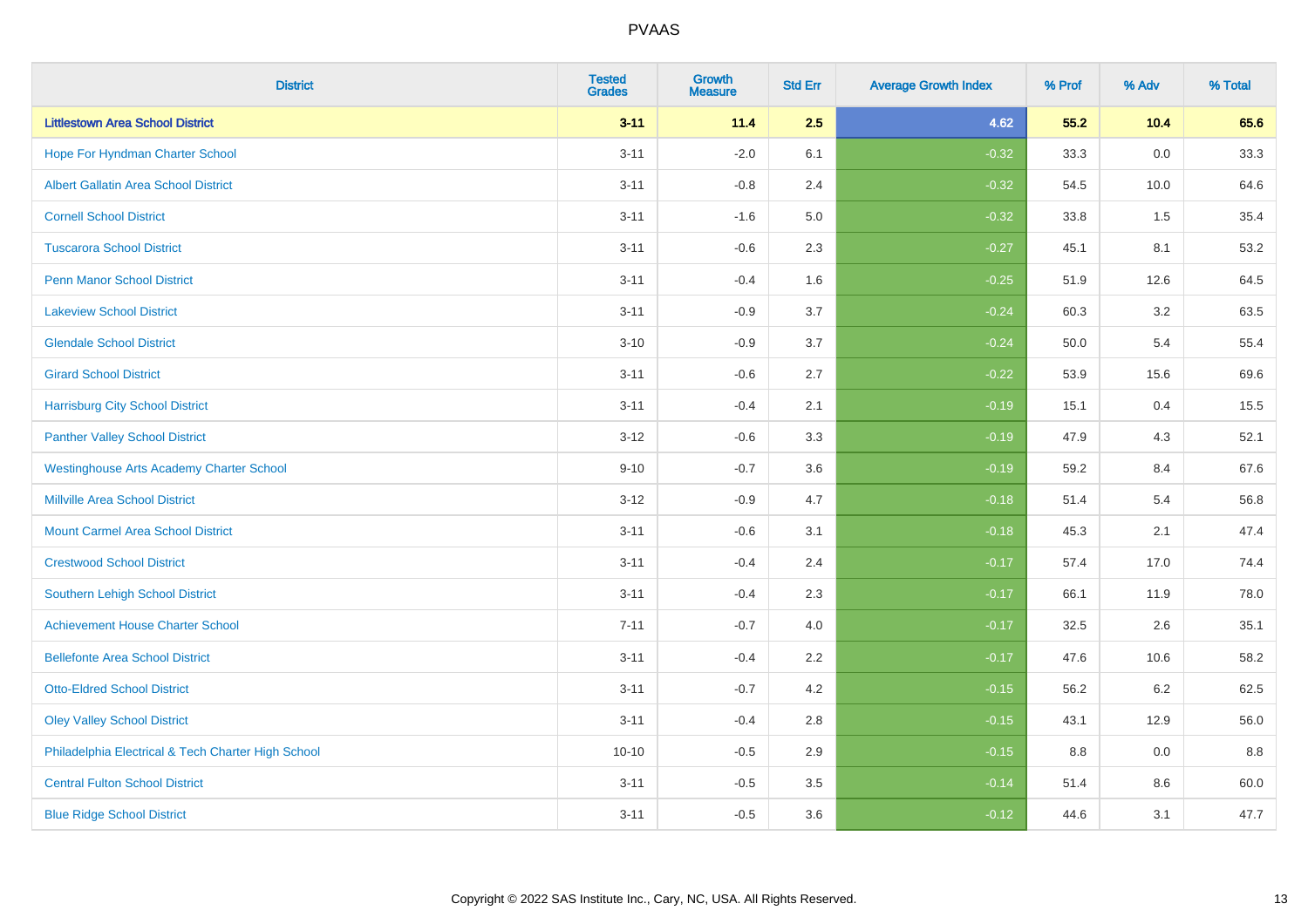| <b>District</b>                          | <b>Tested</b><br><b>Grades</b> | Growth<br><b>Measure</b> | <b>Std Err</b> | <b>Average Growth Index</b> | % Prof | % Adv   | % Total |
|------------------------------------------|--------------------------------|--------------------------|----------------|-----------------------------|--------|---------|---------|
| <b>Littlestown Area School District</b>  | $3 - 11$                       | 11.4                     | 2.5            | 4.62                        | 55.2   | 10.4    | 65.6    |
| New Kensington-Arnold School District    | $3 - 11$                       | $-0.4$                   | 3.8            | $-0.10$                     | 40.7   | 3.7     | 44.4    |
| <b>Chester-Upland School District</b>    | $3 - 11$                       | $-0.3$                   | 2.7            | $-0.09$                     | 13.8   | 0.8     | 14.6    |
| <b>Warren County School District</b>     | $3 - 11$                       | $-0.1$                   | 1.8            | $-0.06$                     | 37.2   | 5.3     | 42.6    |
| <b>Mercer Area School District</b>       | $3 - 11$                       | $-0.2$                   | 3.3            | $-0.06$                     | 56.0   | 8.0     | 64.0    |
| <b>Avella Area School District</b>       | $3 - 12$                       | $-0.3$                   | 4.7            | $-0.05$                     | 49.3   | 14.5    | 63.8    |
| <b>Kutztown Area School District</b>     | $3 - 12$                       | $-0.2$                   | 3.2            | $-0.05$                     | 55.4   | 13.3    | 68.7    |
| <b>Susquenita School District</b>        | $3 - 11$                       | $-0.1$                   | 2.8            | $-0.01$                     | 47.7   | 10.1    | 57.8    |
| <b>Penn Cambria School District</b>      | $3 - 11$                       | $-0.0$                   | 2.7            | $-0.01$                     | 61.5   | 7.7     | 69.2    |
| <b>Wilkes-Barre Area School District</b> | $3 - 11$                       | 0.1                      | 3.2            | 0.02                        | 35.5   | 5.4     | 40.9    |
| East Stroudsburg Area School District    | $3 - 11$                       | 0.1                      | 1.6            | 0.05                        | 45.8   | 7.8     | 53.6    |
| <b>West Branch Area School District</b>  | $3 - 11$                       | 0.2                      | 3.8            | 0.05                        | 47.2   | 1.9     | 49.1    |
| <b>Hempfield School District</b>         | $3 - 11$                       | 0.1                      | 1.4            | 0.08                        | 58.2   | $9.9\,$ | 68.2    |
| Insight PA Cyber Charter School          | $3 - 11$                       | 0.7                      | 5.7            | 0.12                        | 50.0   | 4.8     | 54.8    |
| <b>Danville Area School District</b>     | $3 - 11$                       | 0.4                      | 2.6            | 0.15                        | 57.4   | 18.4    | 75.7    |
| <b>Smethport Area School District</b>    | $3 - 12$                       | 0.6                      | 3.9            | 0.15                        | 37.0   | 1.8     | 38.9    |
| Northern Lebanon School District         | $3 - 11$                       | 0.4                      | 2.5            | 0.15                        | 28.0   | 3.0     | 31.0    |
| <b>Brockway Area School District</b>     | $3 - 11$                       | 0.6                      | 3.6            | 0.16                        | 49.2   | 7.7     | 56.9    |
| <b>Reynolds School District</b>          | $3 - 10$                       | 0.5                      | 3.4            | 0.16                        | 52.1   | 7.0     | 59.2    |
| <b>Jersey Shore Area School District</b> | $3 - 11$                       | 0.5                      | 2.6            | 0.21                        | 47.1   | 9.2     | 56.2    |
| <b>Bloomsburg Area School District</b>   | $3 - 10$                       | 0.7                      | 3.0            | 0.23                        | 55.9   | 11.8    | 67.6    |
| <b>Greenville Area School District</b>   | $3 - 11$                       | 0.7                      | 2.9            | 0.26                        | 53.4   | 6.9     | 60.3    |
| <b>Greater Latrobe School District</b>   | $3 - 11$                       | 0.6                      | 1.9            | 0.31                        | 55.5   | 14.1    | 69.5    |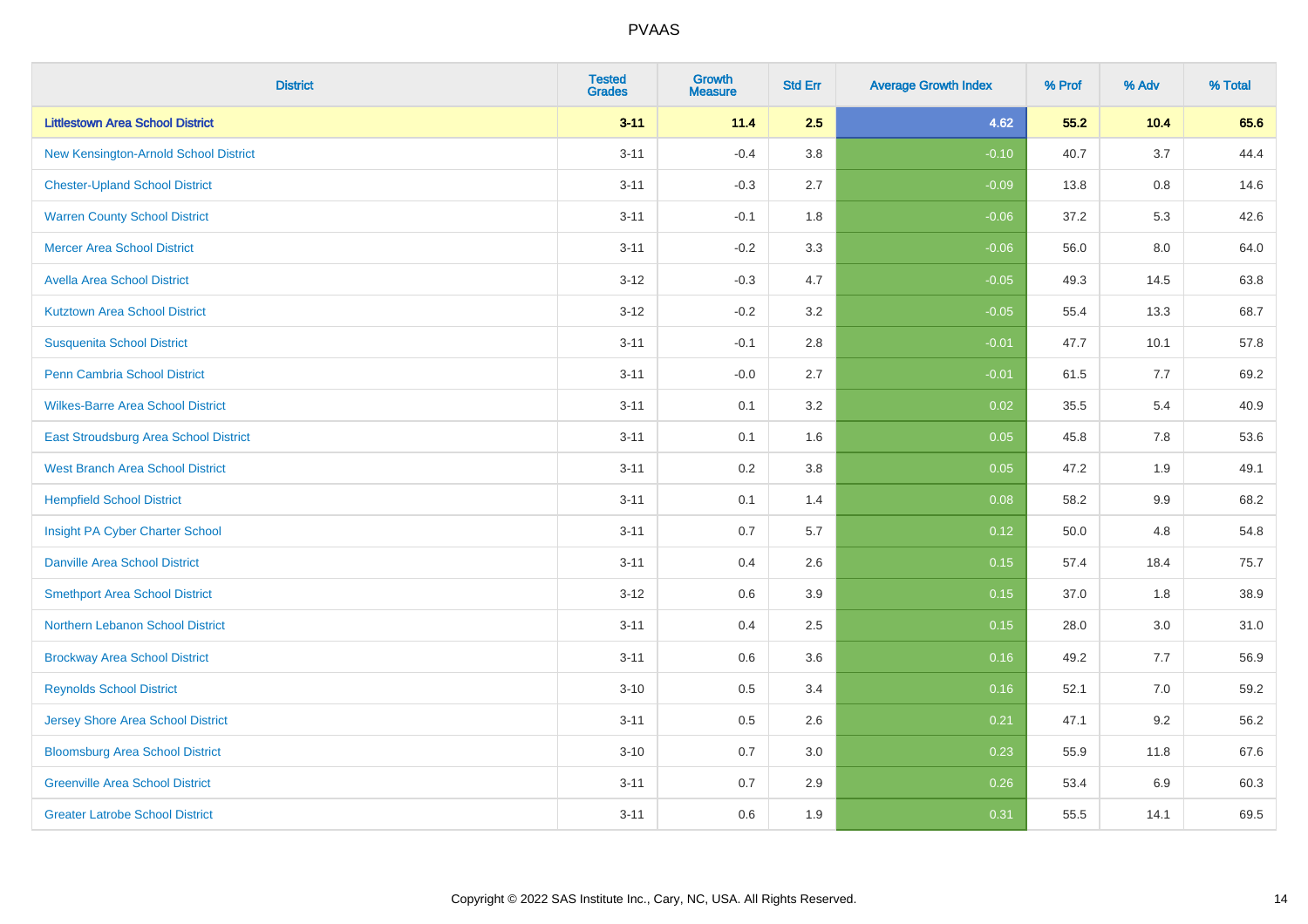| <b>District</b>                                   | <b>Tested</b><br><b>Grades</b> | <b>Growth</b><br><b>Measure</b> | <b>Std Err</b> | <b>Average Growth Index</b> | % Prof | % Adv   | % Total |
|---------------------------------------------------|--------------------------------|---------------------------------|----------------|-----------------------------|--------|---------|---------|
| <b>Littlestown Area School District</b>           | $3 - 11$                       | 11.4                            | 2.5            | 4.62                        | 55.2   | 10.4    | 65.6    |
| Lehigh Valley Academy Regional Charter School     | $3 - 11$                       | 0.7                             | 2.3            | 0.32                        | 46.3   | $5.0\,$ | 51.4    |
| <b>Lower Dauphin School District</b>              | $3 - 11$                       | 0.6                             | 1.9            | 0.33                        | 49.2   | 12.6    | 61.8    |
| <b>Wyomissing Area School District</b>            | $3 - 12$                       | 0.8                             | 2.6            | 0.33                        | 55.7   | 17.6    | 73.3    |
| <b>Mastery Charter School - Thomas Campus</b>     | $3 - 10$                       | 2.1                             | 6.2            | 0.33                        | 28.6   | 0.0     | 28.6    |
| <b>Wallingford-Swarthmore School District</b>     | $3 - 10$                       | 0.9                             | 2.4            | 0.38                        | 64.4   | 22.7    | 87.1    |
| <b>Gateway School District</b>                    | $3 - 11$                       | 0.8                             | 2.2            | 0.38                        | 52.1   | 13.8    | 65.9    |
| <b>Lakeland School District</b>                   | $3 - 11$                       | 1.1                             | 2.8            | 0.38                        | 48.6   | 3.7     | 52.3    |
| <b>South Eastern School District</b>              | $3 - 11$                       | 0.9                             | 2.4            | 0.39                        | 54.8   | 6.6     | 61.4    |
| <b>Tussey Mountain School District</b>            | $3 - 12$                       | 1.5                             | 3.7            | 0.40                        | 38.6   | 1.8     | 40.4    |
| <b>Newport School District</b>                    | $3 - 12$                       | 1.4                             | 3.5            | 0.41                        | 51.5   | 10.3    | 61.8    |
| <b>Galeton Area School District</b>               | $3 - 11$                       | 2.2                             | 5.3            | 0.42                        | 41.3   | 4.4     | 45.6    |
| <b>Mastery Charter High School-Lenfest Campus</b> | $7 - 11$                       | 2.5                             | 5.7            | 0.43                        | 40.0   | $0.0\,$ | 40.0    |
| <b>Union Area School District</b>                 | $3 - 11$                       | 1.9                             | 4.3            | 0.44                        | 61.5   | 0.0     | 61.5    |
| <b>Roberto Clemente Charter School</b>            | $3 - 12$                       | 2.2                             | 4.9            | $\boxed{0.45}$              | 27.5   | $5.0\,$ | 32.5    |
| <b>Purchase Line School District</b>              | $3 - 12$                       | 1.7                             | 3.5            | 0.47                        | 43.1   | 5.4     | 48.5    |
| <b>Upper Adams School District</b>                | $3 - 11$                       | 1.3                             | 2.9            | 0.47                        | 55.2   | 8.6     | 63.8    |
| <b>Hanover Area School District</b>               | $3 - 11$                       | 2.2                             | 4.6            | 0.48                        | 42.9   | 5.7     | 48.6    |
| <b>Radnor Township School District</b>            | $3 - 12$                       | 1.0                             | 2.1            | 0.50                        | 65.0   | 23.2    | 88.2    |
| <b>Union School District</b>                      | $3 - 12$                       | 2.3                             | 4.2            | 0.54                        | 32.6   | 7.0     | 39.5    |
| <b>Schuylkill Valley School District</b>          | $3 - 11$                       | 1.4                             | 2.5            | 0.56                        | 55.1   | 10.2    | 65.3    |
| <b>Forbes Road School District</b>                | $3 - 11$                       | $2.8\,$                         | 5.1            | 0.56                        | 41.4   | 10.3    | 51.7    |
| <b>Commodore Perry School District</b>            | $3 - 11$                       | 3.2                             | 5.5            | 0.58                        | 58.3   | 0.0     | 58.3    |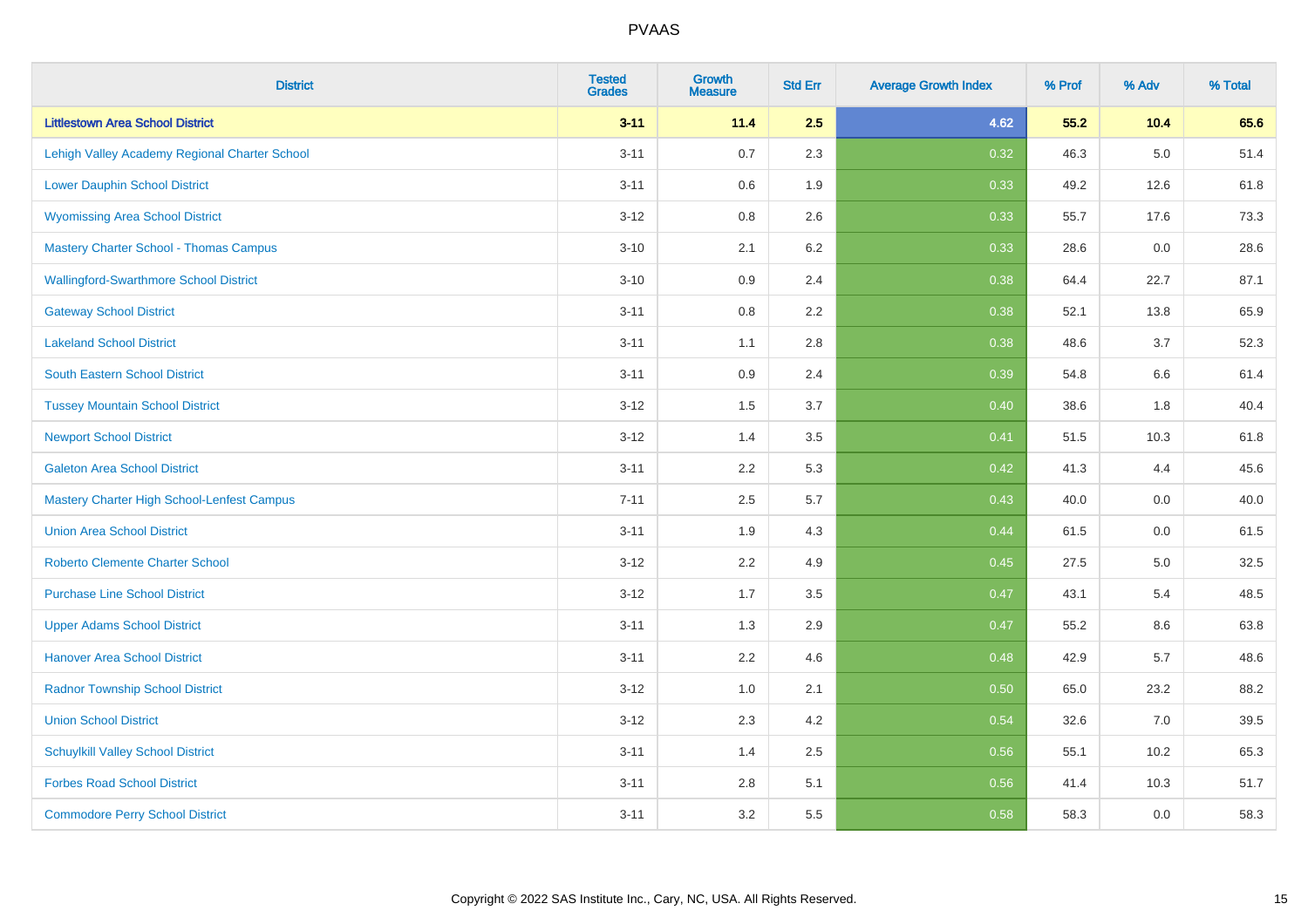| <b>District</b>                                | <b>Tested</b><br><b>Grades</b> | <b>Growth</b><br><b>Measure</b> | <b>Std Err</b> | <b>Average Growth Index</b> | % Prof | % Adv   | % Total |
|------------------------------------------------|--------------------------------|---------------------------------|----------------|-----------------------------|--------|---------|---------|
| <b>Littlestown Area School District</b>        | $3 - 11$                       | 11.4                            | 2.5            | 4.62                        | 55.2   | 10.4    | 65.6    |
| <b>Laurel School District</b>                  | $3 - 11$                       | 1.8                             | 3.1            | 0.59                        | 70.1   | $2.3\,$ | 72.4    |
| <b>United School District</b>                  | $3 - 11$                       | 2.1                             | 3.4            | 0.63                        | 60.3   | 6.6     | 66.9    |
| <b>Athens Area School District</b>             | $3 - 11$                       | 1.6                             | 2.5            | 0.64                        | 46.9   | 7.6     | 54.5    |
| <b>Harmony Area School District</b>            | $3 - 10$                       | 4.5                             | 6.3            | 0.72                        | 33.3   | 13.3    | 46.7    |
| <b>Southeastern Greene School District</b>     | $3 - 10$                       | 3.3                             | 4.6            | 0.72                        | 57.6   | 6.1     | 63.6    |
| Urban Pathways 6-12 Charter School             | $6 - 11$                       | 4.8                             | 6.4            | 0.75                        | 28.6   | 0.0     | 28.6    |
| <b>Camp Hill School District</b>               | $3 - 12$                       | 2.3                             | 3.0            | 0.78                        | 53.6   | 17.5    | 71.1    |
| <b>Marple Newtown School District</b>          | $3 - 11$                       | 2.0                             | 2.4            | 0.81                        | 57.6   | 12.8    | 70.4    |
| <b>Mcguffey School District</b>                | $3 - 11$                       | 2.1                             | 2.6            | 0.81                        | 57.7   | 3.1     | 60.8    |
| North Clarion County School District           | $3 - 12$                       | 3.7                             | 4.3            | 0.85                        | 67.5   | 15.0    | 82.5    |
| <b>West Jefferson Hills School District</b>    | $3 - 11$                       | 1.8                             | 2.1            | 0.88                        | 55.7   | 20.8    | 76.4    |
| South Fayette Township School District         | $3 - 11$                       | 1.7                             | 2.0            | 0.88                        | 61.0   | 26.5    | 87.6    |
| <b>Bedford Area School District</b>            | $3 - 11$                       | 2.5                             | 2.6            | 0.93                        | 48.5   | 10.0    | 58.5    |
| Northwestern Lehigh School District            | $3 - 11$                       | 2.2                             | 2.3            | 0.93                        | 53.3   | 9.7     | 63.0    |
| <b>Keystone School District</b>                | $3 - 11$                       | 3.1                             | 3.3            | 0.94                        | 50.6   | 6.5     | 57.1    |
| <b>Baldwin-Whitehall School District</b>       | $3 - 11$                       | 1.8                             | 1.9            | 0.94                        | 58.6   | 8.6     | 67.1    |
| <b>Clairton City School District</b>           | $3 - 11$                       | 3.5                             | 3.7            | 0.95                        | 13.4   | 0.0     | 13.4    |
| <b>Lower Moreland Township School District</b> | $3 - 11$                       | 2.0                             | 2.2            | 0.95                        | 62.8   | 17.0    | 79.8    |
| <b>Berlin Brothersvalley School District</b>   | $3 - 11$                       | 4.0                             | 4.2            | 0.96                        | 48.8   | 14.0    | 62.8    |
| <b>Hopewell Area School District</b>           | $3 - 11$                       | 2.6                             | 2.7            | 0.97                        | 58.4   | 4.0     | 62.4    |
| <b>Bensalem Township School District</b>       | $3 - 11$                       | 1.6                             | 1.6            | 0.98                        | 38.8   | 8.3     | 47.1    |
| Lehigh Career & Technical Institute            | $10 - 12$                      | 5.6                             | 5.6            | 0.99                        | 78.3   | 0.0     | 78.3    |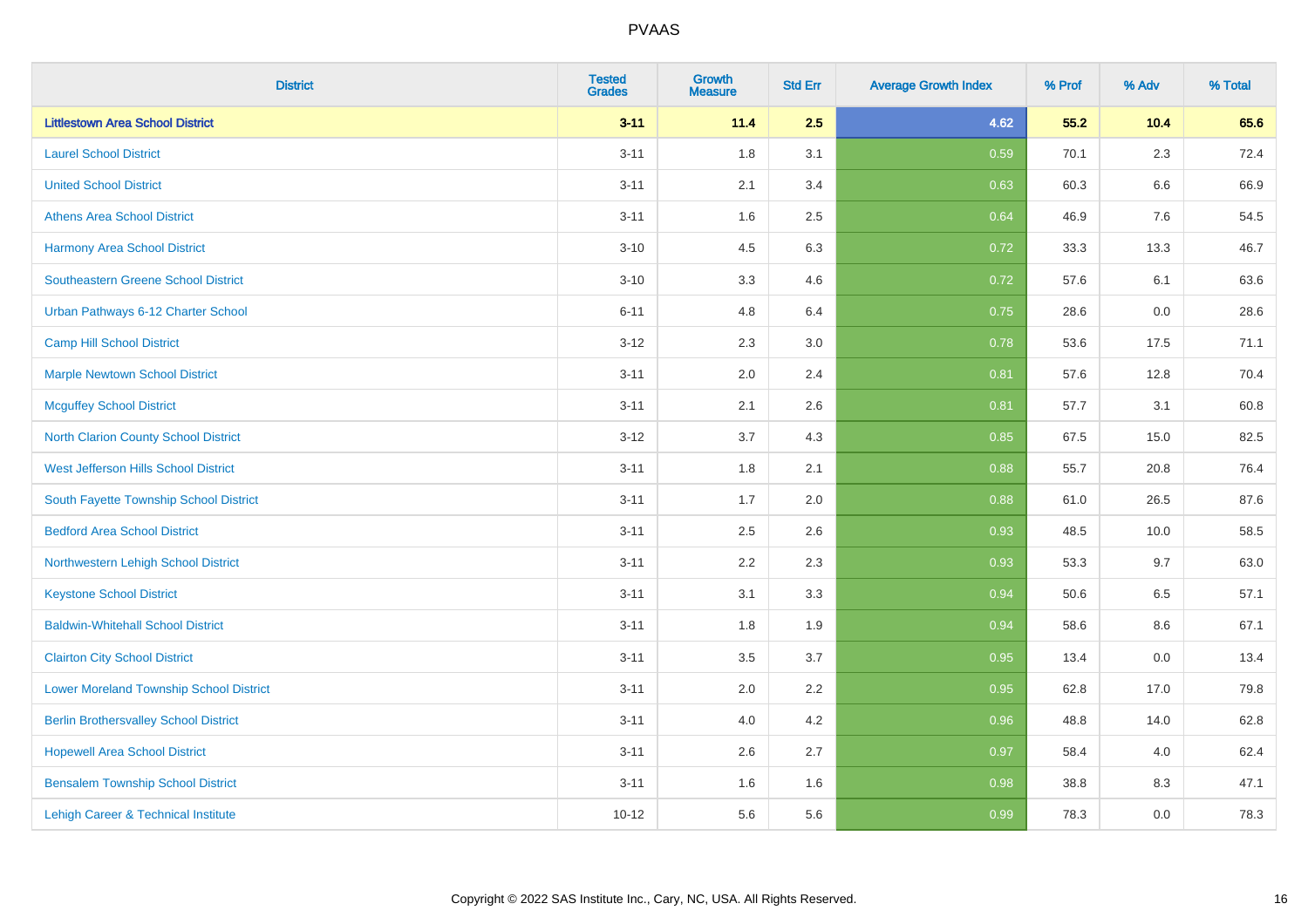| <b>District</b>                                | <b>Tested</b><br><b>Grades</b> | <b>Growth</b><br><b>Measure</b> | <b>Std Err</b> | <b>Average Growth Index</b> | % Prof | % Adv | % Total |
|------------------------------------------------|--------------------------------|---------------------------------|----------------|-----------------------------|--------|-------|---------|
| <b>Littlestown Area School District</b>        | $3 - 11$                       | 11.4                            | 2.5            | 4.62                        | 55.2   | 10.4  | 65.6    |
| <b>Mastery Charter School - Pickett Campus</b> | $6 - 10$                       | 5.6                             | 5.7            | 1.00                        | 27.8   | 0.0   | 27.8    |
| <b>Tunkhannock Area School District</b>        | $3 - 11$                       | 2.3                             | 2.2            | 1.01                        | 44.9   | 9.6   | 54.6    |
| <b>Manheim Central School District</b>         | $3 - 11$                       | 2.1                             | 2.1            | 1.01                        | 53.2   | 11.6  | 64.8    |
| <b>Franklin Regional School District</b>       | $3 - 11$                       | 2.0                             | 1.9            | 1.02                        | 66.7   | 15.5  | 82.1    |
| <b>Williamsport Area School District</b>       | $3 - 11$                       | 1.9                             | 1.8            | 1.04                        | 44.1   | 12.8  | 56.9    |
| <b>General Mclane School District</b>          | $3 - 11$                       | 3.1                             | 2.9            | 1.07                        | 62.3   | 4.9   | 67.2    |
| Meyersdale Area School District                | $3 - 11$                       | 4.2                             | 4.0            | 1.07                        | 43.1   | 6.9   | 50.0    |
| Leechburg Area School District                 | $3 - 11$                       | 4.4                             | 4.0            | 1.09                        | 47.8   | 19.6  | 67.4    |
| Morrisville Borough School District            | $3 - 11$                       | 4.8                             | 4.3            | 1.10                        | 30.2   | 2.3   | 32.6    |
| <b>Tidioute Community Charter School</b>       | $3 - 11$                       | 5.7                             | 5.1            | 1.11                        | 34.4   | 21.9  | 56.2    |
| Esperanza Cyber Charter School                 | $3 - 11$                       | 7.1                             | 6.1            | 1.16                        | 9.1    | 0.0   | 9.1     |
| <b>Central Cambria School District</b>         | $3 - 11$                       | 3.0                             | 2.5            | 1.17                        | 56.2   | 9.7   | 66.0    |
| <b>Shanksville-Stonycreek School District</b>  | $3 - 10$                       | 7.0                             | 5.9            | 1.20                        | 64.7   | 17.6  | 82.4    |
| <b>Port Allegany School District</b>           | $3 - 11$                       | 4.4                             | 3.6            | 1.21                        | 28.1   | 9.4   | 37.5    |
| <b>Halifax Area School District</b>            | $3 - 11$                       | 4.7                             | 3.9            | 1.22                        | 61.5   | 9.6   | 71.2    |
| <b>Woodland Hills School District</b>          | $3 - 12$                       | 3.2                             | 2.6            | 1.22                        | 31.4   | 3.6   | 35.0    |
| <b>Line Mountain School District</b>           | $3 - 11$                       | 4.1                             | 3.2            | 1.27                        | 52.9   | 9.2   | 62.1    |
| <b>Donegal School District</b>                 | $3 - 12$                       | 3.1                             | 2.4            | 1.29                        | 60.6   | 9.1   | 69.7    |
| <b>Fairview School District</b>                | $3 - 11$                       | 3.4                             | 2.6            | 1.32                        | 57.2   | 17.6  | 74.8    |
| <b>Spring Cove School District</b>             | $3 - 11$                       | 3.4                             | 2.5            | 1.33                        | 47.8   | 12.7  | 60.4    |
| <b>Ligonier Valley School District</b>         | $3 - 11$                       | 4.2                             | 3.1            | 1.34                        | 59.1   | 10.3  | 69.5    |
| Mastery Charter School - Shoemaker Campus      | $7 - 10$                       | 4.1                             | 3.0            | 1.34                        | 20.9   | 3.3   | 24.2    |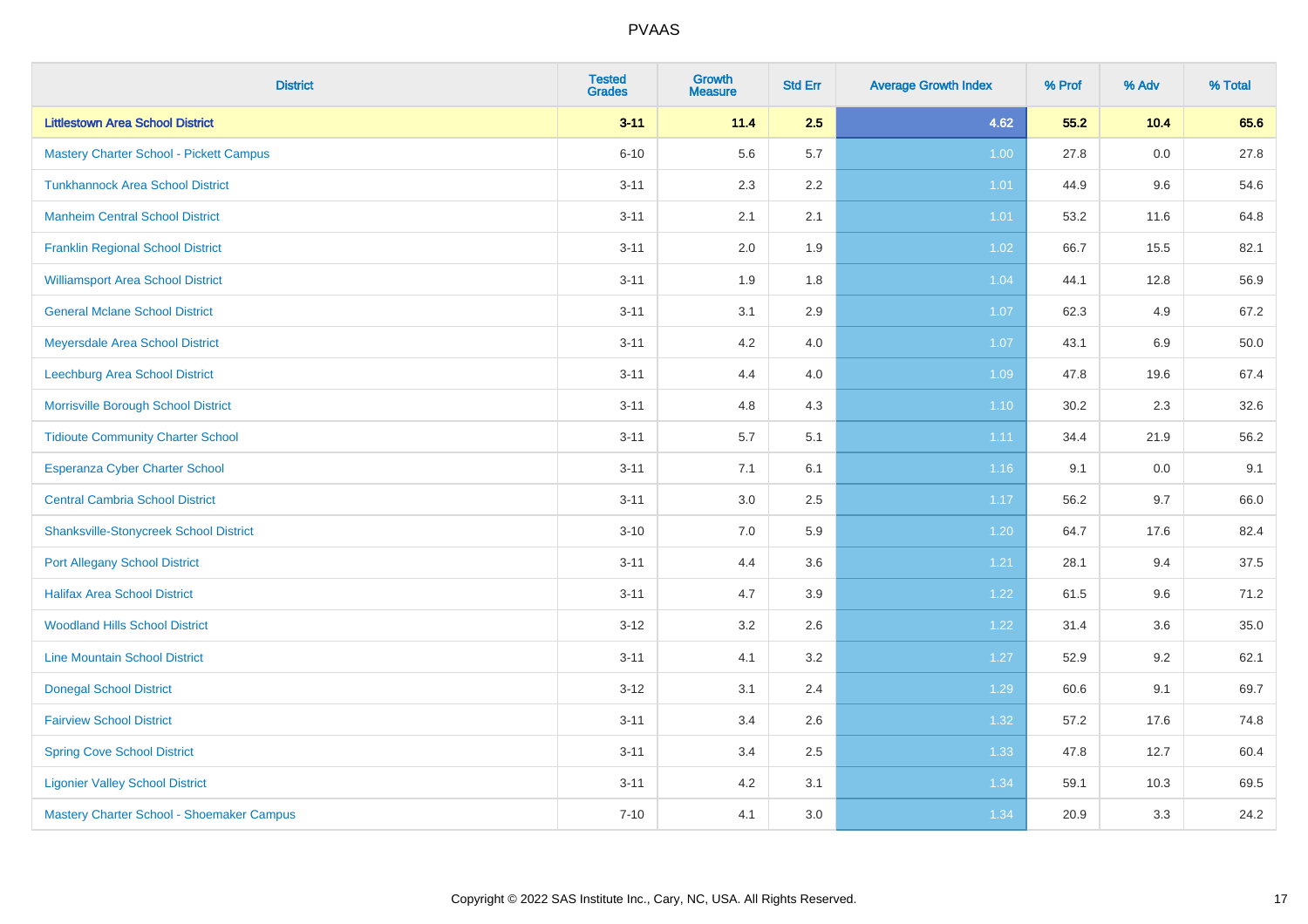| <b>District</b>                                    | <b>Tested</b><br><b>Grades</b> | <b>Growth</b><br><b>Measure</b> | <b>Std Err</b> | <b>Average Growth Index</b> | % Prof | % Adv | % Total |
|----------------------------------------------------|--------------------------------|---------------------------------|----------------|-----------------------------|--------|-------|---------|
| <b>Littlestown Area School District</b>            | $3 - 11$                       | 11.4                            | 2.5            | 4.62                        | 55.2   | 10.4  | 65.6    |
| <b>Pottsgrove School District</b>                  | $3 - 11$                       | $2.8\,$                         | 2.0            | 1.35                        | 44.0   | 10.0  | 53.9    |
| <b>MaST Community Charter School II</b>            | $3 - 10$                       | 4.4                             | 3.2            | 1.37                        | 28.4   | 3.4   | 31.8    |
| <b>West York Area School District</b>              | $3 - 12$                       | 3.2                             | 2.3            | 1.38                        | 53.8   | 4.4   | 58.2    |
| Capital Area School for the Arts Charter School    | $9 - 11$                       | 5.8                             | 4.1            | 1.39                        | 59.3   | 18.6  | 78.0    |
| <b>KIPP Dubois Charter School</b>                  | $9 - 10$                       | 4.7                             | 3.3            | 1.40                        | 31.0   | 1.4   | 32.4    |
| <b>Lincoln Park Performing Arts Charter School</b> | $7 - 11$                       | 3.6                             | 2.5            | 1.42                        | 59.6   | 14.7  | 74.3    |
| <b>Methacton School District</b>                   | $3 - 11$                       | 2.5                             | 1.7            | 1.43                        | 62.5   | 16.4  | 79.0    |
| <b>Towanda Area School District</b>                | $3 - 11$                       | 4.0                             | 2.8            | 1.44                        | 39.4   | 6.6   | 46.0    |
| <b>Punxsutawney Area School District</b>           | $3 - 11$                       | 4.2                             | 2.9            | $1.45$                      | 55.0   | 5.5   | 60.6    |
| <b>Everett Area School District</b>                | $3 - 11$                       | 5.0                             | 3.4            | 1.47                        | 60.5   | 1.3   | 61.8    |
| <b>New Brighton Area School District</b>           | $3 - 11$                       | 4.6                             | 3.1            | $1.47$                      | 60.9   | 5.8   | 66.7    |
| <b>Loyalsock Township School District</b>          | $3 - 12$                       | 4.2                             | 2.8            | 1.47                        | 54.3   | 2.1   | 56.4    |
| <b>Burrell School District</b>                     | $3 - 11$                       | 4.5                             | 3.1            | 1.48                        | 58.5   | 13.8  | 72.3    |
| <b>Warrior Run School District</b>                 | $3 - 11$                       | 4.6                             | 3.0            | 1.51                        | 40.9   | 8.1   | 49.0    |
| <b>Armstrong School District</b>                   | $3 - 11$                       | 2.6                             | 1.7            | 1.53                        | 51.5   | 6.1   | 57.6    |
| <b>South Butler County School District</b>         | $3 - 10$                       | 3.9                             | 2.5            | 1.54                        | 53.1   | 16.6  | 69.7    |
| <b>Pleasant Valley School District</b>             | $3 - 11$                       | 3.1                             | 2.0            | 1.57                        | 57.2   | 5.5   | 62.8    |
| <b>Hermitage School District</b>                   | $3 - 12$                       | $3.8\,$                         | 2.4            | 1.60                        | 57.5   | 9.3   | 66.8    |
| Esperanza Academy Charter School                   | $4 - 11$                       | 4.0                             | 2.5            | 1.61                        | 32.4   | 0.7   | 33.1    |
| Millersburg Area School District                   | $3 - 11$                       | 6.2                             | 3.8            | 1.63                        | 51.8   | 7.4   | 59.3    |
| <b>Conrad Weiser Area School District</b>          | $3 - 11$                       | 3.6                             | 2.2            | 1.63                        | 52.1   | 2.1   | 54.2    |
| Allegheny-Clarion Valley School District           | $3 - 10$                       | 7.8                             | 4.7            | 1.65                        | 53.3   | 3.3   | 56.7    |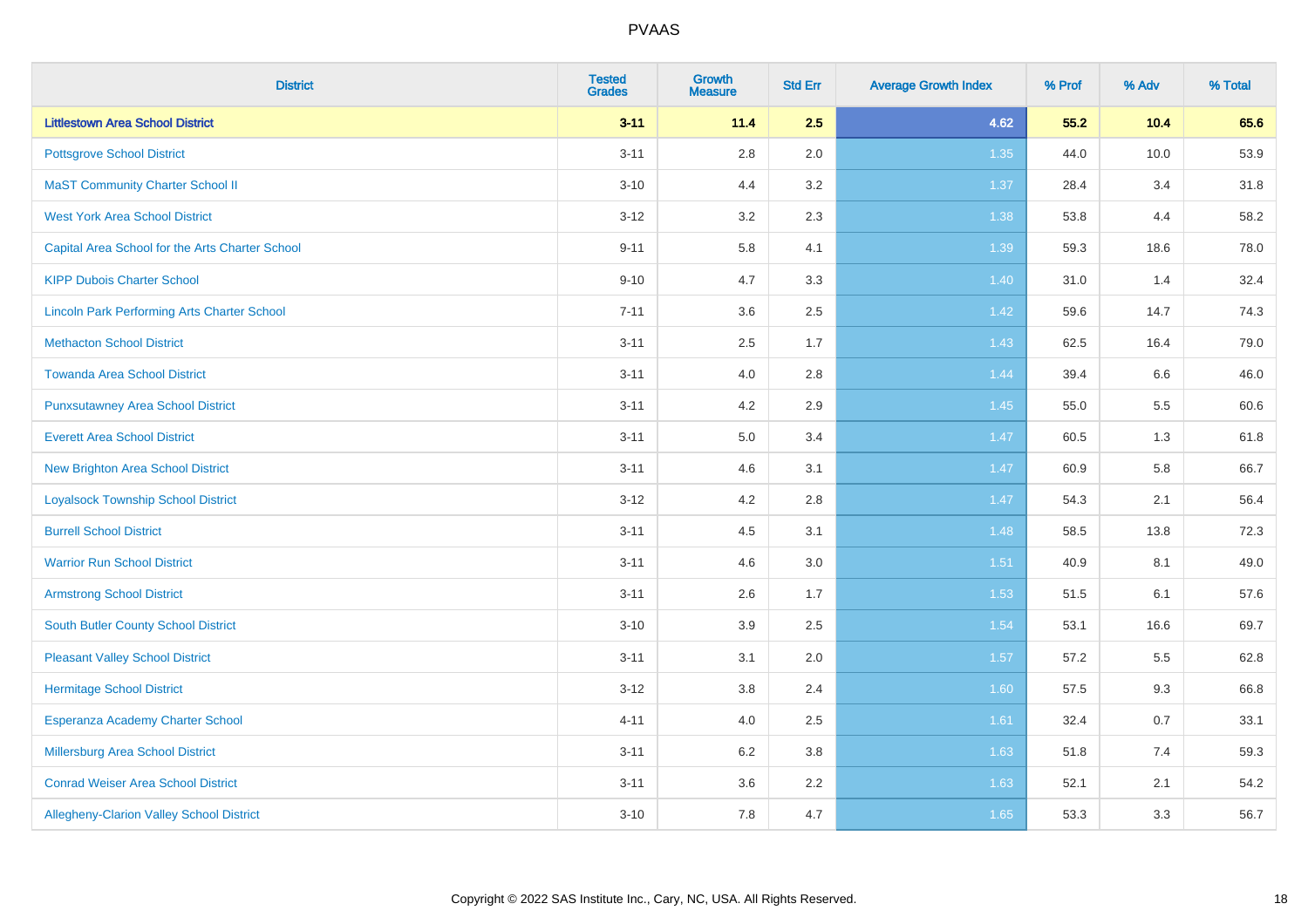| <b>District</b>                           | <b>Tested</b><br><b>Grades</b> | <b>Growth</b><br><b>Measure</b> | <b>Std Err</b> | <b>Average Growth Index</b> | % Prof | % Adv | % Total |
|-------------------------------------------|--------------------------------|---------------------------------|----------------|-----------------------------|--------|-------|---------|
| <b>Littlestown Area School District</b>   | $3 - 11$                       | 11.4                            | 2.5            | 4.62                        | 55.2   | 10.4  | 65.6    |
| <b>Central Bucks School District</b>      | $3 - 11$                       | 1.6                             | 0.9            | 1.66                        | 63.0   | 16.8  | 79.8    |
| <b>Oswayo Valley School District</b>      | $3 - 12$                       | 8.5                             | 5.0            | 1.68                        | 50.0   | 16.7  | 66.7    |
| <b>Reach Cyber Charter School</b>         | $3 - 11$                       | 8.1                             | 4.7            | 1.72                        | 42.4   | 4.6   | 47.0    |
| <b>Northgate School District</b>          | $3 - 11$                       | 6.3                             | 3.6            | 1.73                        | 53.3   | 16.7  | 70.0    |
| <b>Bentworth School District</b>          | $3 - 11$                       | 5.7                             | 3.2            | 1.75                        | 44.2   | 19.5  | 63.6    |
| <b>Salisbury Township School District</b> | $3 - 11$                       | 6.3                             | 3.6            | 1.77                        | 46.2   | 6.6   | 52.8    |
| York Academy Regional Charter School      | $3 - 11$                       | 9.0                             | 5.0            | 1.79                        | 55.2   | 0.0   | 55.2    |
| <b>Sto-Rox School District</b>            | $3 - 10$                       | $6.6\,$                         | 3.7            | 1.80                        | 13.4   | 0.0   | 13.4    |
| <b>Laurel Highlands School District</b>   | $3 - 11$                       | 4.3                             | 2.4            | 1.81                        | 44.9   | 9.6   | 54.5    |
| <b>Hanover Public School District</b>     | $3 - 11$                       | 5.2                             | 2.8            | 1.83                        | 52.2   | 14.4  | 66.7    |
| <b>Blacklick Valley School District</b>   | $3 - 11$                       | 8.0                             | 4.3            | 1.85                        | 34.1   | 0.0   | 34.1    |
| <b>Monessen City School District</b>      | $3 - 10$                       | 8.3                             | 4.5            | 1.85                        | 42.9   | 2.9   | 45.7    |
| <b>Uniontown Area School District</b>     | $3 - 11$                       | 6.0                             | 3.2            | 1.87                        | 62.4   | 5.9   | 68.2    |
| <b>Sharon City School District</b>        | $3 - 11$                       | 4.9                             | 2.6            | 1.87                        | 48.2   | 5.3   | 53.4    |
| <b>Steel Valley School District</b>       | $3 - 11$                       | 6.5                             | 3.4            | 1.89                        | 50.7   | 5.6   | 56.3    |
| <b>Western Wayne School District</b>      | $3 - 11$                       | 5.6                             | 2.9            | 1.93                        | 41.3   | 17.4  | 58.7    |
| <b>Pottsville Area School District</b>    | $3 - 12$                       | 4.4                             | 2.3            | 1.94                        | 44.8   | 5.4   | 50.2    |
| <b>Beaver Area School District</b>        | $3 - 10$                       | 4.7                             | 2.4            | 1.94                        | 57.4   | 16.8  | 74.2    |
| <b>West Allegheny School District</b>     | $3 - 12$                       | 4.0                             | 2.1            | 1.96                        | 63.1   | 15.7  | 78.8    |
| <b>Central Valley School District</b>     | $3 - 10$                       | 4.8                             | 2.4            | 1.98                        | 56.9   | 9.0   | 65.9    |
| Altoona Area School District              | $3 - 12$                       | 3.3                             | 1.6            | 1.99                        | 47.7   | 8.2   | 55.9    |
| <b>Blackhawk School District</b>          | $3 - 11$                       | 4.7                             | 2.3            | 2.01                        | 55.8   | 8.8   | 64.6    |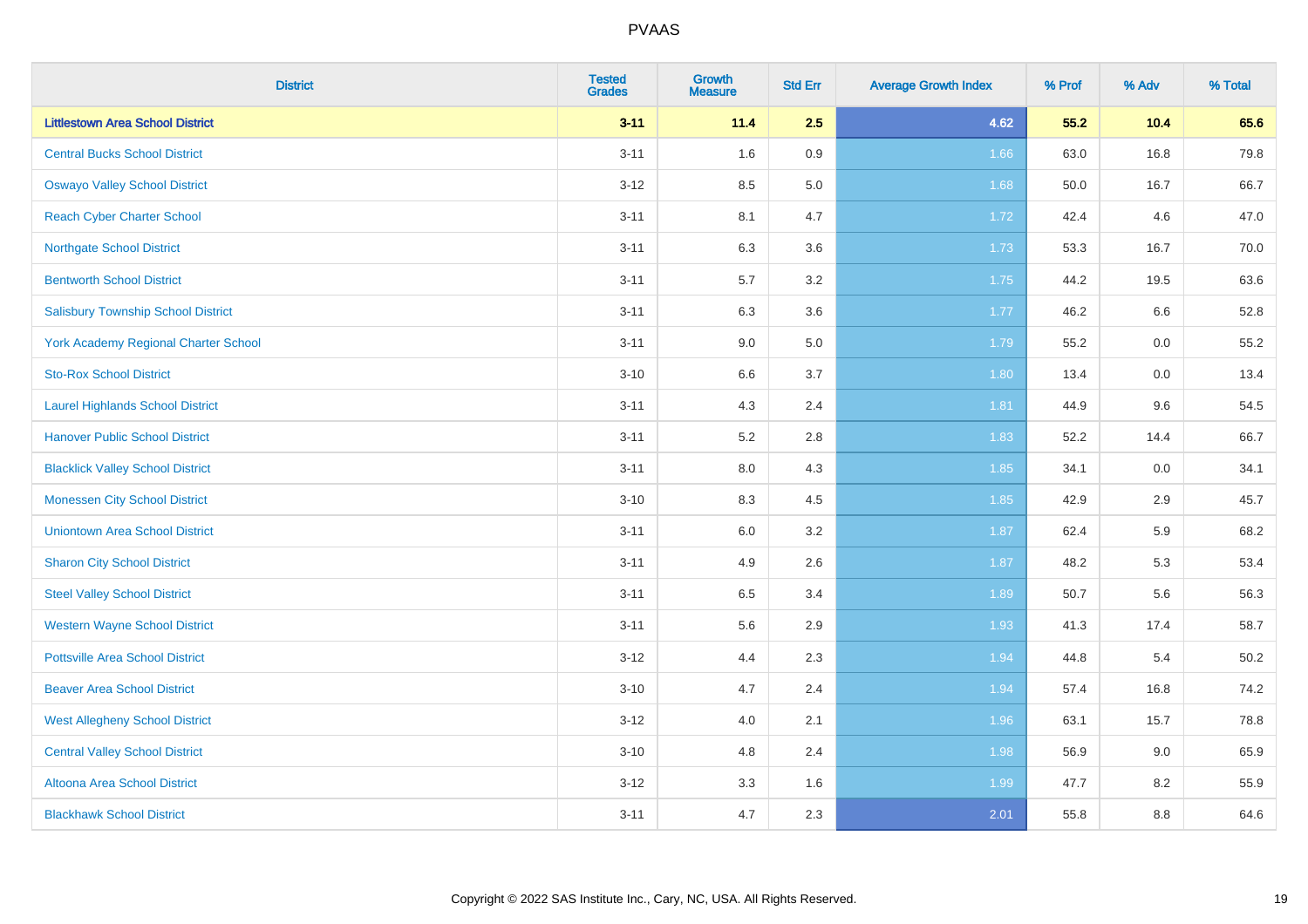| <b>District</b>                                        | <b>Tested</b><br><b>Grades</b> | <b>Growth</b><br><b>Measure</b> | <b>Std Err</b> | <b>Average Growth Index</b> | % Prof | % Adv | % Total |
|--------------------------------------------------------|--------------------------------|---------------------------------|----------------|-----------------------------|--------|-------|---------|
| <b>Littlestown Area School District</b>                | $3 - 11$                       | 11.4                            | 2.5            | 4.62                        | 55.2   | 10.4  | 65.6    |
| <b>Chester Charter Scholars Academy Charter School</b> | $3 - 12$                       | 8.4                             | 4.1            | 2.03                        | 23.4   | 0.0   | 23.4    |
| Dr Robert Ketterer Charter School Inc                  | $6 - 12$                       | 10.1                            | 5.0            | 2.04                        | 14.9   | 0.4   | 15.3    |
| <b>Millcreek Township School District</b>              | $3 - 11$                       | 3.1                             | 1.5            | 2.06                        | 55.6   | 14.2  | 69.7    |
| <b>Coudersport Area School District</b>                | $3 - 11$                       | 7.7                             | 3.7            | 2.06                        | 55.7   | 8.2   | 63.9    |
| <b>Keystone Oaks School District</b>                   | $3 - 11$                       | 5.5                             | 2.6            | 2.07                        | 53.2   | 12.1  | 65.4    |
| <b>South Western School District</b>                   | $3 - 12$                       | 3.9                             | 1.9            | 2.08                        | 60.2   | 8.1   | 68.3    |
| <b>Grove City Area School District</b>                 | $3 - 12$                       | 5.1                             | 2.4            | 2.09                        | 36.4   | 16.5  | 52.8    |
| <b>Eastern Lancaster County School District</b>        | $3 - 12$                       | 4.5                             | 2.2            | 2.09                        | 46.3   | 11.4  | 57.6    |
| <b>Muhlenberg School District</b>                      | $3 - 10$                       | 4.0                             | 1.9            | 2.10                        | 34.2   | 2.6   | 36.8    |
| Community Academy Of Philadelphia Charter School       | $3 - 11$                       | 5.8                             | 2.7            | 2.12                        | 26.7   | 0.9   | 27.6    |
| Pennsylvania Leadership Charter School                 | $3 - 11$                       | 4.6                             | 2.2            | 2.13                        | 55.4   | 11.2  | 66.7    |
| <b>Allegheny Valley School District</b>                | $3 - 11$                       | 8.5                             | 3.9            | 2.17                        | 53.1   | 12.2  | 65.3    |
| <b>Carlynton School District</b>                       | $3 - 11$                       | 7.3                             | 3.3            | 2.22                        | 41.0   | 10.5  | 51.6    |
| Pennsylvania Distance Learning Charter School          | $3 - 12$                       | 9.3                             | 4.2            | 2.22                        | 42.2   | 3.1   | 45.3    |
| Lincoln Leadership Academy Charter School              | $3 - 12$                       | 14.2                            | 6.4            | 2.22                        | 23.5   | 0.0   | 23.5    |
| <b>Carbondale Area School District</b>                 | $3 - 10$                       | 7.4                             | 3.3            | 2.25                        | 56.6   | 2.6   | 59.2    |
| <b>Agora Cyber Charter School</b>                      | $3 - 11$                       | 5.8                             | 2.6            | 2.28                        | 42.8   | 6.6   | 49.4    |
| <b>Wilson Area School District</b>                     | $3 - 11$                       | 6.0                             | 2.6            | 2.30                        | 48.7   | 8.5   | 57.2    |
| <b>Brookville Area School District</b>                 | $3 - 11$                       | 6.9                             | 3.0            | 2.30                        | 55.2   | 15.6  | 70.8    |
| <b>Richland School District</b>                        | $3 - 11$                       | 6.7                             | 2.9            | 2.33                        | 62.2   | 19.2  | 81.4    |
| <b>Collegium Charter School</b>                        | $3 - 10$                       | 5.9                             | 2.5            | 2.33                        | 38.1   | 7.9   | 46.0    |
| <b>Governor Mifflin School District</b>                | $3 - 11$                       | 4.1                             | 1.8            | 2.33                        | 42.5   | 7.2   | 49.7    |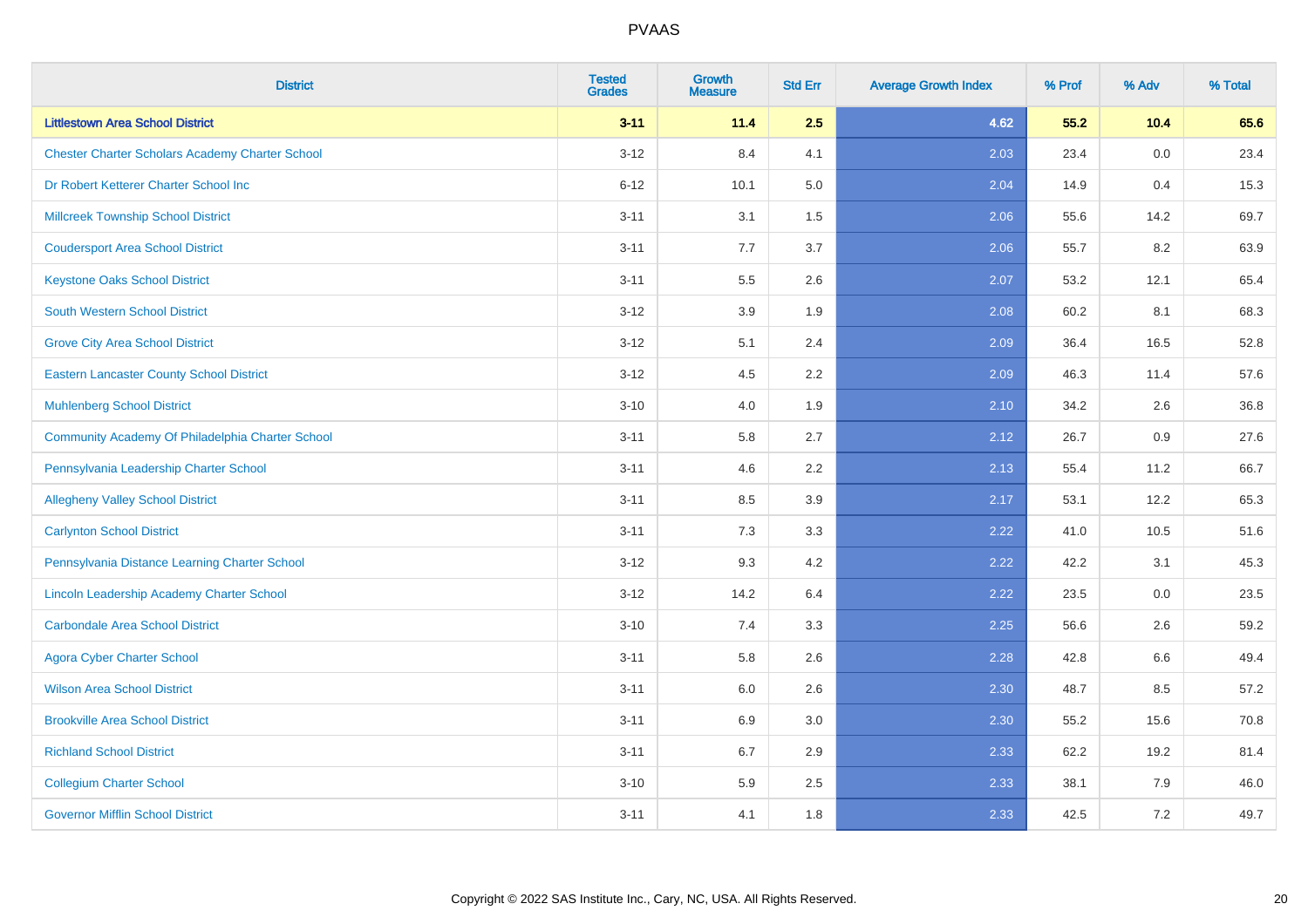| <b>District</b>                             | <b>Tested</b><br><b>Grades</b> | <b>Growth</b><br><b>Measure</b> | <b>Std Err</b> | <b>Average Growth Index</b> | % Prof | % Adv  | % Total |
|---------------------------------------------|--------------------------------|---------------------------------|----------------|-----------------------------|--------|--------|---------|
| <b>Littlestown Area School District</b>     | $3 - 11$                       | 11.4                            | 2.5            | 4.62                        | 55.2   | $10.4$ | 65.6    |
| <b>Franklin Area School District</b>        | $3 - 11$                       | 6.6                             | 2.8            | 2.34                        | 48.2   | 4.5    | 52.7    |
| <b>Hampton Township School District</b>     | $3 - 11$                       | 5.1                             | 2.2            | 2.35                        | 54.0   | 28.2   | 82.2    |
| <b>New Foundations Charter School</b>       | $3 - 11$                       | 5.4                             | 2.2            | 2.41                        | 47.2   | 2.5    | 49.8    |
| People For People Charter School            | $3 - 12$                       | 13.3                            | 5.5            | 2.43                        | 13.5   | 0.0    | 13.5    |
| <b>Wattsburg Area School District</b>       | $3 - 11$                       | 6.5                             | 2.7            | 2.43                        | 42.7   | 7.6    | 50.3    |
| <b>Belle Vernon Area School District</b>    | $3 - 11$                       | 6.5                             | 2.6            | 2.44                        | 55.6   | 11.1   | 66.7    |
| <b>Belmont Charter School</b>               | $3 - 10$                       | 16.0                            | 6.5            | 2.45                        | 64.3   | 0.0    | 64.3    |
| <b>Bethlehem-Center School District</b>     | $3 - 10$                       | 8.1                             | 3.3            | 2.46                        | 35.1   | 1.4    | 36.5    |
| <b>Wilmington Area School District</b>      | $3 - 11$                       | 7.5                             | 3.0            | 2.48                        | 55.1   | 5.1    | 60.2    |
| <b>Shenandoah Valley School District</b>    | $3 - 11$                       | 9.7                             | 3.9            | 2.49                        | 28.3   | 5.0    | 33.3    |
| 21st Century Cyber Charter School           | $6 - 12$                       | 5.7                             | 2.3            | 2.50                        | 56.7   | 8.3    | 65.0    |
| Northampton Area School District            | $3 - 11$                       | 4.0                             | 1.6            | 2.51                        | 52.3   | 10.8   | 63.1    |
| <b>Clarion Area School District</b>         | $3 - 11$                       | 10.3                            | 4.1            | 2.51                        | 45.4   | 14.6   | 60.0    |
| Renaissance Academy Charter School          | $3 - 11$                       | 8.3                             | 3.3            | 2.54                        | 45.6   | 22.8   | 68.4    |
| New Hope-Solebury School District           | $3 - 11$                       | $7.5\,$                         | 2.9            | 2.57                        | 68.2   | 22.7   | 90.9    |
| <b>Penncrest School District</b>            | $3 - 11$                       | 5.7                             | 2.2            | 2.57                        | 47.2   | 7.1    | 54.3    |
| <b>Kennett Consolidated School District</b> | $3 - 11$                       | 4.8                             | 1.8            | 2.61                        | 52.5   | 10.7   | 63.2    |
| <b>Wyalusing Area School District</b>       | $3 - 12$                       | $8.8\,$                         | 3.3            | 2.68                        | 54.6   | 11.7   | 66.2    |
| <b>Spring Grove Area School District</b>    | $3 - 11$                       | 5.6                             | 2.1            | 2.68                        | 55.1   | 15.0   | 70.1    |
| <b>Multicultural Academy Charter School</b> | $9 - 11$                       | 9.5                             | 3.5            | 2.69                        | 22.0   | 0.0    | 22.0    |
| <b>Homer-Center School District</b>         | $3 - 11$                       | 9.7                             | 3.6            | 2.70                        | 45.1   | 17.2   | 62.3    |
| <b>Mars Area School District</b>            | $3 - 10$                       | 5.7                             | 2.1            | 2.75                        | 57.9   | 18.2   | 76.1    |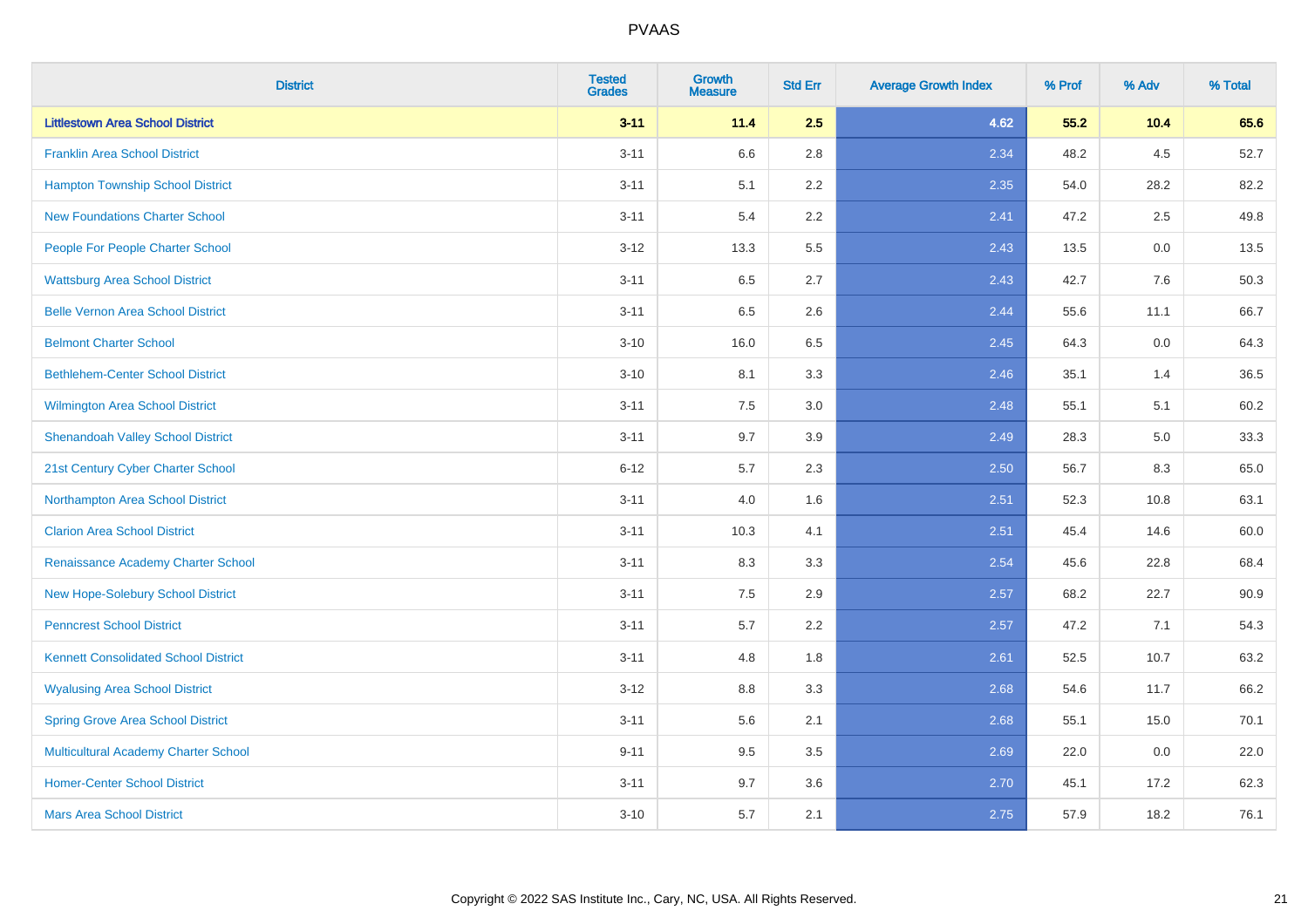| <b>District</b>                                | <b>Tested</b><br><b>Grades</b> | <b>Growth</b><br><b>Measure</b> | <b>Std Err</b> | <b>Average Growth Index</b> | % Prof | % Adv | % Total |
|------------------------------------------------|--------------------------------|---------------------------------|----------------|-----------------------------|--------|-------|---------|
| <b>Littlestown Area School District</b>        | $3 - 11$                       | 11.4                            | 2.5            | 4.62                        | 55.2   | 10.4  | 65.6    |
| <b>Warwick School District</b>                 | $3 - 11$                       | 5.2                             | 1.9            | 2.76                        | 46.4   | 17.0  | 63.3    |
| <b>Peters Township School District</b>         | $3 - 11$                       | 5.0                             | 1.8            | 2.76                        | 59.8   | 26.1  | 85.9    |
| Lehigh Valley Charter High School For The Arts | $9 - 10$                       | 7.3                             | 2.6            | 2.82                        | 62.3   | 18.2  | 80.5    |
| <b>Jenkintown School District</b>              | $3 - 11$                       | 12.5                            | 4.4            | 2.84                        | 54.6   | 29.6  | 84.1    |
| <b>Hempfield Area School District</b>          | $3 - 12$                       | 4.6                             | 1.6            | 2.86                        | 53.5   | 20.1  | 73.6    |
| Daniel Boone Area School District              | $3 - 12$                       | 5.7                             | 2.0            | 2.88                        | 51.0   | 11.5  | 62.6    |
| <b>Stroudsburg Area School District</b>        | $3 - 11$                       | $5.5\,$                         | 1.9            | 2.88                        | 48.1   | 4.2   | 52.3    |
| <b>Hollidaysburg Area School District</b>      | $3 - 11$                       | 6.0                             | 2.1            | 2.88                        | 57.1   | 12.3  | 69.4    |
| <b>Dover Area School District</b>              | $3 - 12$                       | 6.0                             | 2.1            | 2.94                        | 52.2   | 6.0   | 58.2    |
| Palmyra Area School District                   | $3 - 11$                       | 5.6                             | 1.9            | 2.96                        | 56.4   | 15.6  | 72.0    |
| Montgomery Area School District                | $3 - 11$                       | 10.7                            | 3.6            | 2.96                        | 48.7   | 12.4  | 61.1    |
| <b>Neshaminy School District</b>               | $3 - 11$                       | 4.0                             | 1.3            | 3.02                        | 58.7   | 9.5   | 68.2    |
| Northeastern York School District              | $3 - 11$                       | 5.9                             | 2.0            | 3.03                        | 51.1   | 16.6  | 67.6    |
| Saint Marys Area School District               | $3 - 11$                       | 7.8                             | 2.6            | 3.04                        | 57.0   | 8.2   | 65.2    |
| <b>Northern Cambria School District</b>        | $3 - 11$                       | 10.0                            | 3.3            | 3.04                        | 47.4   | 5.1   | 52.6    |
| <b>Cranberry Area School District</b>          | $3 - 12$                       | 9.2                             | 3.0            | 3.04                        | 47.5   | 10.2  | 57.6    |
| <b>Connellsville Area School District</b>      | $3 - 11$                       | 6.1                             | 2.0            | 3.05                        | 45.4   | 7.8   | 53.2    |
| <b>Ephrata Area School District</b>            | $3 - 11$                       | 5.6                             | 1.8            | 3.12                        | 54.7   | 9.5   | 64.2    |
| <b>Avon Grove Charter School</b>               | $3 - 11$                       | 9.0                             | 2.9            | 3.13                        | 58.8   | 16.7  | 75.5    |
| <b>Bethel Park School District</b>             | $3 - 11$                       | 5.6                             | 1.8            | 3.18                        | 65.3   | 18.6  | 83.9    |
| <b>Jamestown Area School District</b>          | $3 - 11$                       | 13.5                            | 4.2            | 3.19                        | 64.4   | 13.3  | 77.8    |
| <b>Sayre Area School District</b>              | $3 - 11$                       | 11.2                            | 3.5            | 3.20                        | 52.2   | 7.5   | 59.7    |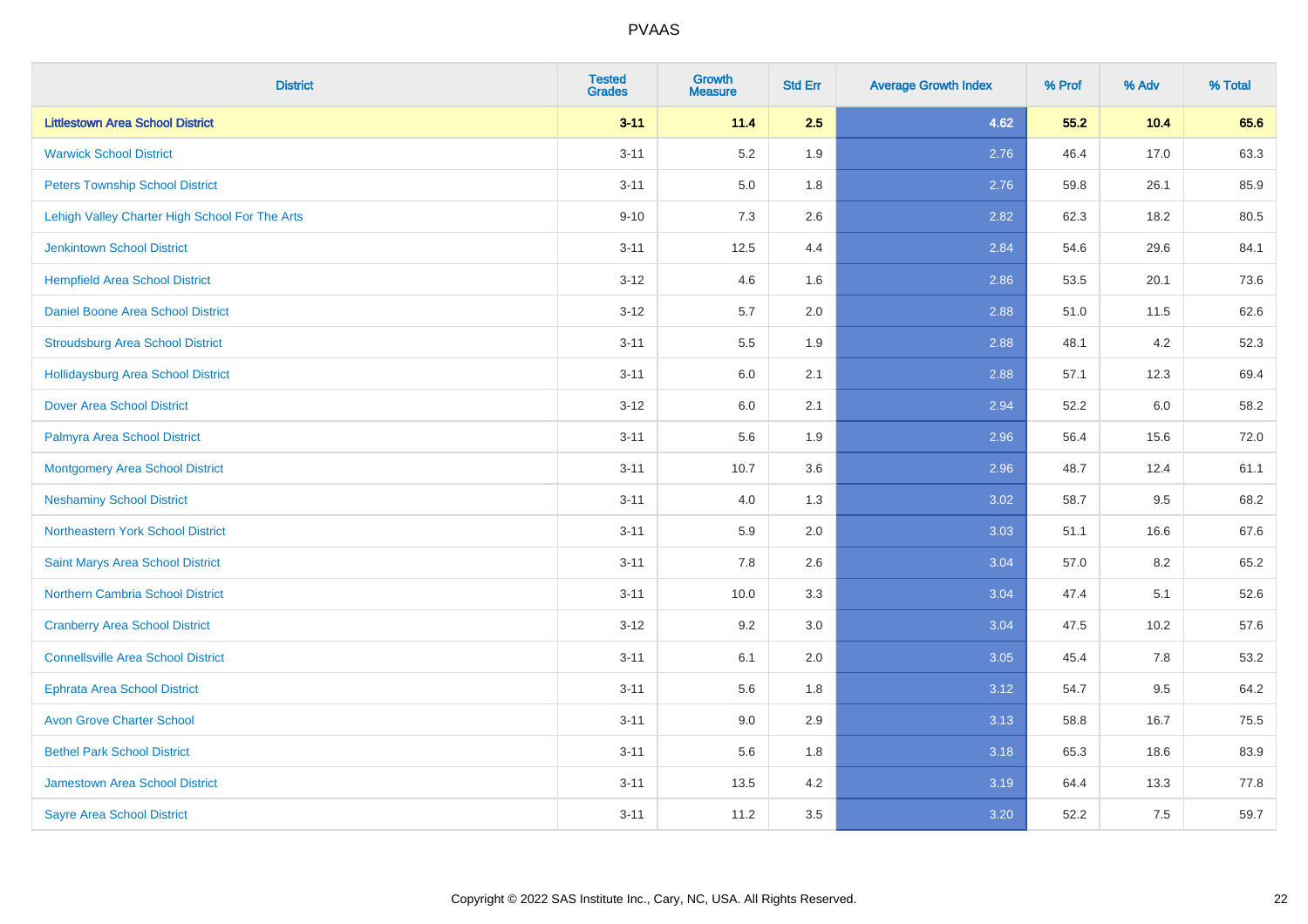| <b>District</b>                                | <b>Tested</b><br><b>Grades</b> | <b>Growth</b><br><b>Measure</b> | <b>Std Err</b> | <b>Average Growth Index</b> | % Prof | % Adv | % Total |
|------------------------------------------------|--------------------------------|---------------------------------|----------------|-----------------------------|--------|-------|---------|
| <b>Littlestown Area School District</b>        | $3 - 11$                       | 11.4                            | 2.5            | 4.62                        | 55.2   | 10.4  | 65.6    |
| <b>Wayne Highlands School District</b>         | $3 - 11$                       | 7.8                             | 2.4            | 3.23                        | 52.3   | 13.1  | 65.4    |
| <b>Tech Freire Charter School</b>              | $9 - 11$                       | 9.3                             | 2.9            | 3.26                        | 18.0   | 1.1   | 19.1    |
| <b>East Penn School District</b>               | $3 - 11$                       | 4.1                             | 1.3            | 3.27                        | 55.8   | 11.5  | 67.3    |
| Mechanicsburg Area School District             | $3 - 11$                       | 5.9                             | 1.8            | 3.29                        | 57.2   | 13.7  | 70.9    |
| <b>Central Dauphin School District</b>         | $3 - 11$                       | 4.4                             | 1.3            | 3.32                        | 53.3   | 7.4   | 60.7    |
| <b>Mastery Charter School - Hardy Williams</b> | $3 - 11$                       | 11.4                            | 3.4            | 3.33                        | 44.3   | 5.7   | 50.0    |
| Pennsylvania Virtual Charter School            | $3 - 11$                       | 11.8                            | 3.5            | 3.37                        | 56.5   | 11.1  | 67.6    |
| <b>School Lane Charter School</b>              | $3 - 11$                       | 12.4                            | 3.6            | 3.43                        | 59.1   | 9.8   | 68.9    |
| <b>Whitehall-Coplay School District</b>        | $3 - 11$                       | 6.1                             | 1.8            | 3.45                        | 49.3   | 7.4   | 56.6    |
| Ambridge Area School District                  | $3 - 12$                       | 9.1                             | 2.6            | 3.46                        | 50.4   | 10.7  | 61.1    |
| Pen Argyl Area School District                 | $3 - 12$                       | 9.2                             | 2.7            | 3.46                        | 50.0   | 12.6  | 62.6    |
| Selinsgrove Area School District               | $3 - 12$                       | 8.3                             | 2.3            | 3.54                        | 56.8   | 10.0  | 66.8    |
| <b>West Shore School District</b>              | $3 - 12$                       | 5.0                             | 1.4            | 3.59                        | 54.2   | 9.4   | 63.6    |
| <b>Hamburg Area School District</b>            | $3 - 11$                       | 8.9                             | 2.5            | 3.63                        | 43.5   | 8.2   | 51.7    |
| <b>Eastern York School District</b>            | $3 - 11$                       | 9.6                             | 2.6            | 3.71                        | 56.3   | 12.6  | 68.9    |
| <b>Mckeesport Area School District</b>         | $3 - 12$                       | 9.0                             | 2.4            | 3.72                        | 31.0   | 4.5   | 35.5    |
| <b>Midd-West School District</b>               | $3 - 11$                       | 10.3                            | 2.7            | 3.80                        | 58.0   | 13.4  | 71.4    |
| <b>Octorara Area School District</b>           | $3 - 11$                       | 9.1                             | 2.4            | 3.82                        | 52.1   | 8.5   | 60.6    |
| <b>Eastern Lebanon County School District</b>  | $3 - 11$                       | 8.6                             | 2.2            | 3.84                        | 48.8   | 11.4  | 60.3    |
| <b>Allentown City School District</b>          | $3 - 12$                       | 5.3                             | 1.4            | 3.88                        | 25.3   | 2.7   | 28.0    |
| <b>Freeport Area School District</b>           | $3 - 10$                       | 9.7                             | 2.5            | 3.91                        | 57.5   | 17.8  | 75.3    |
| <b>Lake-Lehman School District</b>             | $3 - 11$                       | 10.8                            | 2.7            | 3.93                        | 55.3   | 7.9   | 63.2    |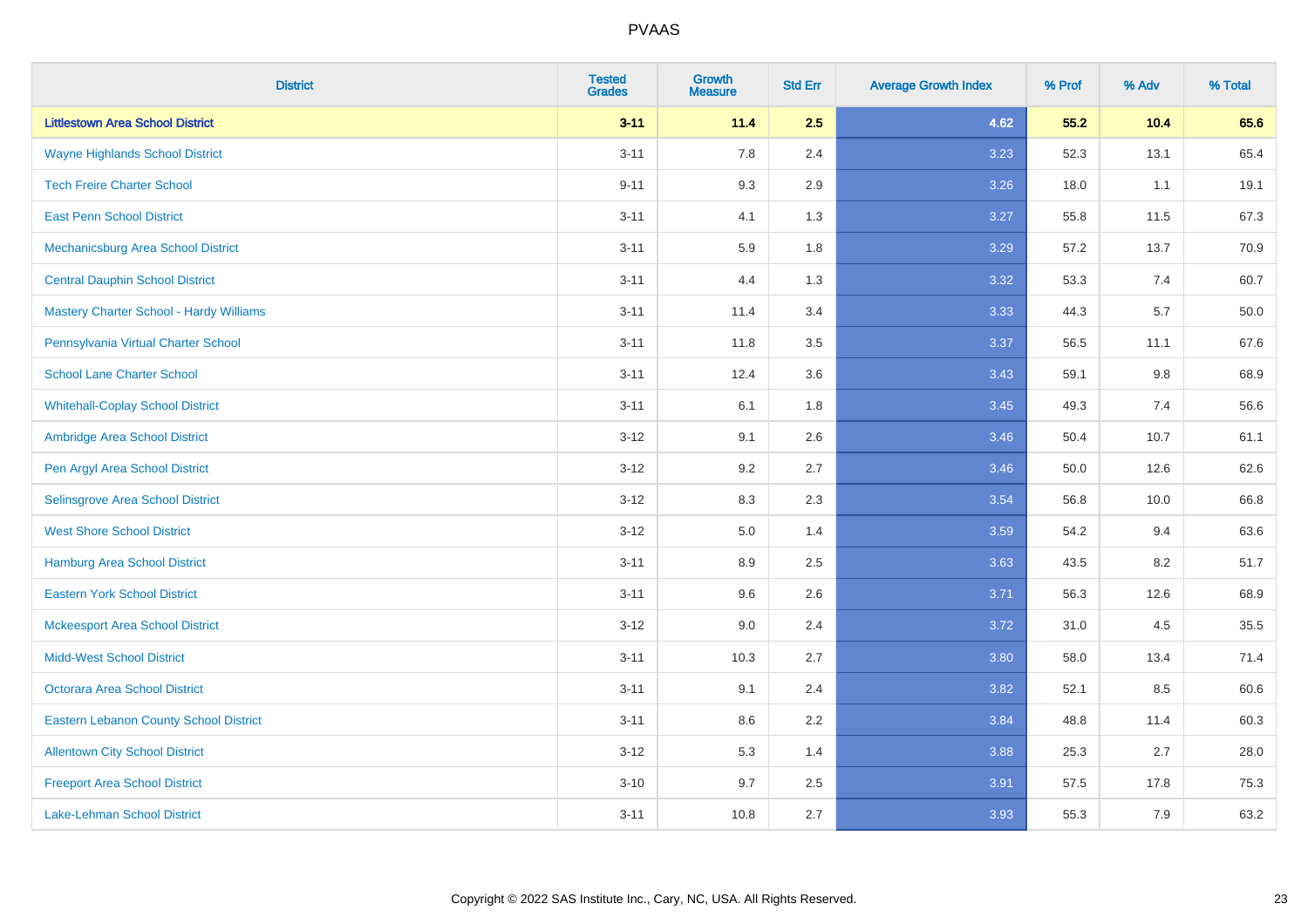| <b>District</b>                                    | <b>Tested</b><br><b>Grades</b> | <b>Growth</b><br><b>Measure</b> | <b>Std Err</b> | <b>Average Growth Index</b> | % Prof | % Adv   | % Total |
|----------------------------------------------------|--------------------------------|---------------------------------|----------------|-----------------------------|--------|---------|---------|
| <b>Littlestown Area School District</b>            | $3 - 11$                       | 11.4                            | 2.5            | 4.62                        | 55.2   | 10.4    | 65.6    |
| <b>William Penn School District</b>                | $3 - 12$                       | 8.3                             | 2.1            | 3.99                        | 35.6   | $3.0\,$ | 38.7    |
| <b>Greater Nanticoke Area School District</b>      | $3 - 12$                       | 11.2                            | 2.8            | 4.01                        | 38.0   | 12.4    | 50.4    |
| <b>Greenwood School District</b>                   | $3 - 11$                       | 15.9                            | 3.9            | 4.11                        | 50.0   | 25.0    | 75.0    |
| <b>Montoursville Area School District</b>          | $3 - 12$                       | 10.8                            | 2.5            | 4.24                        | 44.6   | 20.1    | 64.8    |
| <b>Moon Area School District</b>                   | $3 - 11$                       | 8.2                             | 1.9            | 4.25                        | 58.7   | 18.5    | 77.2    |
| <b>Centennial School District</b>                  | $3 - 10$                       | 7.1                             | 1.7            | 4.29                        | 50.1   | 8.7     | 58.9    |
| <b>Parkland School District</b>                    | $3 - 11$                       | 5.3                             | 1.2            | 4.30                        | 58.0   | 22.3    | 80.4    |
| <b>Iroquois School District</b>                    | $3 - 11$                       | 13.1                            | 3.0            | 4.35                        | 48.2   | 7.8     | 56.0    |
| <b>Spring-Ford Area School District</b>            | $3 - 11$                       | 6.0                             | 1.3            | 4.46                        | 60.8   | 16.5    | 77.4    |
| Northern Bedford County School District            | $3 - 11$                       | 16.5                            | 3.6            | 4.58                        | 51.7   | 20.0    | 71.7    |
| <b>Littlestown Area School District</b>            | $3 - 11$                       | 11.4                            | 2.5            | 4.62                        | 55.2   | 10.4    | 65.6    |
| Pocono Mountain School District                    | $3 - 12$                       | $6.8\,$                         | 1.5            | 4.62                        | 45.8   | $5.0\,$ | 50.7    |
| <b>Upper Darby School District</b>                 | $3 - 12$                       | 6.9                             | 1.5            | 4.62                        | 45.0   | 6.7     | 51.7    |
| <b>Conestoga Valley School District</b>            | $3 - 11$                       | 8.7                             | 1.8            | 4.69                        | 60.3   | 13.5    | 73.8    |
| <b>Derry Area School District</b>                  | $3 - 11$                       | 13.2                            | 2.8            | 4.69                        | 60.0   | 12.5    | 72.5    |
| <b>Fort Leboeuf School District</b>                | $3 - 11$                       | 11.7                            | 2.5            | 4.73                        | 48.5   | 21.1    | 69.6    |
| Penns Valley Area School District                  | $3 - 12$                       | 14.0                            | 2.9            | 4.80                        | 41.9   | 23.1    | 65.0    |
| Shippensburg Area School District                  | $3 - 11$                       | 9.3                             | 1.9            | 4.84                        | 53.1   | 10.2    | 63.3    |
| <b>Commonwealth Charter Academy Charter School</b> | $3 - 10$                       | 9.1                             | 1.9            | 4.90                        | 47.2   | 9.1     | 56.3    |
| <b>York Suburban School District</b>               | $3 - 11$                       | 10.1                            | 2.1            | 4.91                        | 53.5   | 27.8    | 81.3    |
| <b>West Perry School District</b>                  | $3 - 11$                       | 12.5                            | 2.5            | 4.99                        | 56.6   | 8.4     | 65.0    |
| <b>Cornwall-Lebanon School District</b>            | $3 - 11$                       | 8.3                             | 1.6            | 5.08                        | 47.2   | 8.4     | 55.6    |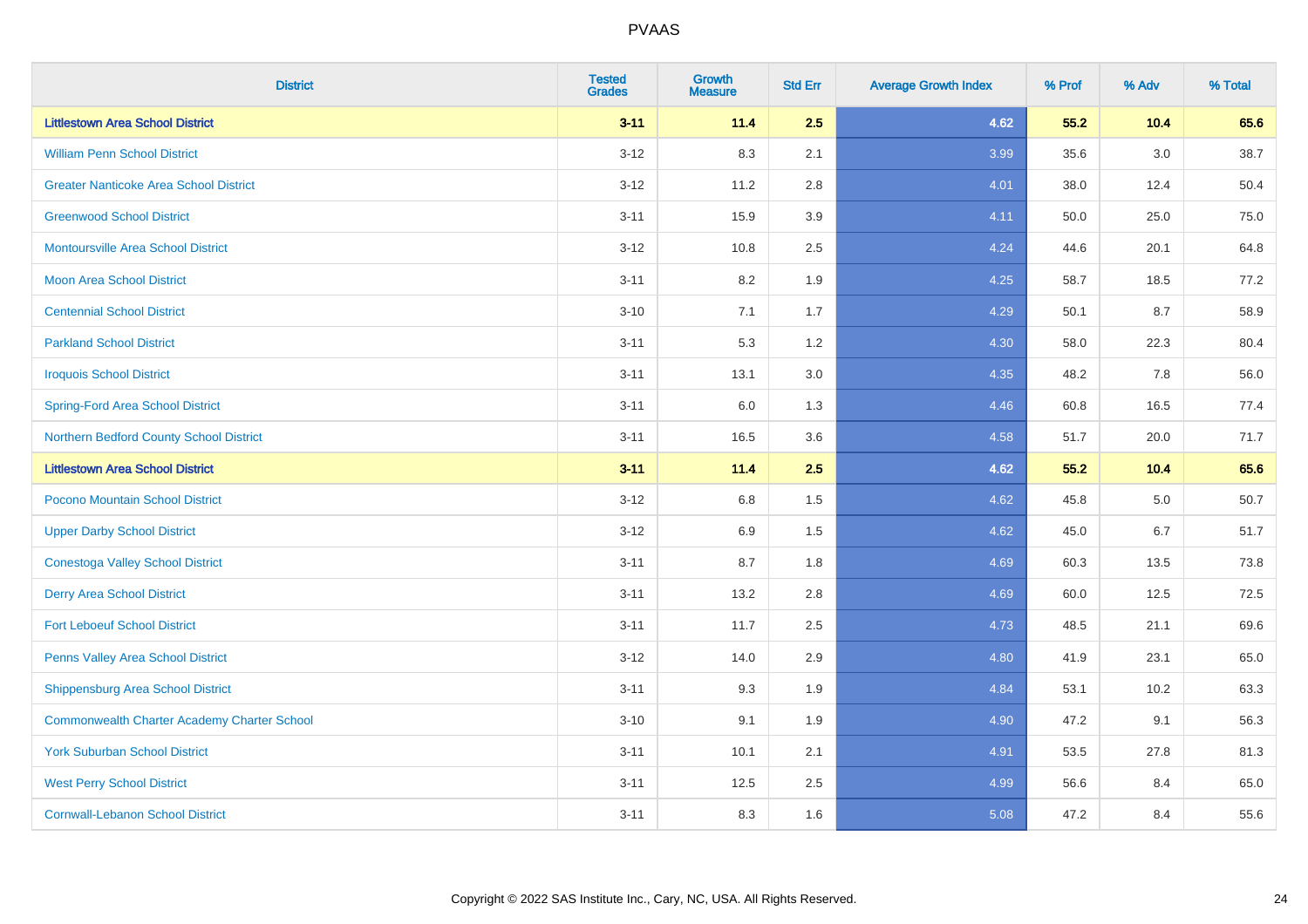| <b>District</b>                               | <b>Tested</b><br><b>Grades</b> | <b>Growth</b><br><b>Measure</b> | <b>Std Err</b> | <b>Average Growth Index</b> | % Prof | % Adv   | % Total |
|-----------------------------------------------|--------------------------------|---------------------------------|----------------|-----------------------------|--------|---------|---------|
| <b>Littlestown Area School District</b>       | $3 - 11$                       | 11.4                            | 2.5            | 4.62                        | 55.2   | 10.4    | 65.6    |
| <b>City CHS</b>                               | $10 - 11$                      | 13.6                            | 2.7            | 5.12                        | 45.8   | $3.0\,$ | 48.8    |
| <b>Cocalico School District</b>               | $3 - 11$                       | 10.6                            | 2.0            | 5.18                        | 50.8   | 14.1    | 64.8    |
| <b>Haverford Township School District</b>     | $3 - 11$                       | $8.0\,$                         | 1.5            | 5.27                        | 53.0   | 25.5    | 78.6    |
| Fox Chapel Area School District               | $3 - 11$                       | 9.8                             | 1.8            | 5.36                        | 56.6   | 28.6    | 85.2    |
| <b>Mifflin County School District</b>         | $3 - 11$                       | 9.1                             | 1.7            | 5.49                        | 47.1   | 6.7     | 53.8    |
| <b>Unionville-Chadds Ford School District</b> | $3 - 11$                       | 17.1                            | 3.1            | 5.51                        | 68.1   | 13.2    | 81.3    |
| <b>Fleetwood Area School District</b>         | $3 - 10$                       | 12.2                            | 2.2            | 5.68                        | 53.5   | 11.6    | 65.2    |
| <b>Mountain View School District</b>          | $3 - 11$                       | 20.9                            | 3.5            | 5.91                        | 57.8   | 20.3    | 78.1    |
| <b>Wilson School District</b>                 | $3 - 12$                       | 8.8                             | 1.5            | 5.96                        | 52.6   | 14.6    | 67.2    |
| <b>Saucon Valley School District</b>          | $3 - 11$                       | 14.7                            | 2.5            | 5.98                        | 48.7   | 20.2    | 69.0    |
| <b>Ridley School District</b>                 | $3-12$                         | 10.0                            | 1.6            | 6.10                        | 45.6   | 8.2     | 53.8    |
| <b>Avon Grove School District</b>             | $3 - 10$                       | 10.0                            | 1.6            | 6.26                        | 56.3   | 18.6    | 74.9    |
| <b>Abington Heights School District</b>       | $3 - 11$                       | 13.5                            | 2.2            | 6.27                        | 58.3   | 16.2    | 74.5    |
| <b>Pine-Richland School District</b>          | $3 - 11$                       | 11.5                            | 1.8            | 6.31                        | 60.6   | 24.4    | 85.0    |
| Deer Lakes School District                    | $3 - 11$                       | 17.0                            | 2.7            | 6.32                        | 61.5   | 16.4    | 77.9    |
| <b>Derry Township School District</b>         | $3 - 10$                       | 12.8                            | 2.0            | 6.39                        | 54.8   | 25.8    | 80.6    |
| <b>Garnet Valley School District</b>          | $3 - 10$                       | 10.9                            | 1.7            | 6.53                        | 67.1   | 19.0    | 86.1    |
| <b>Hazleton Area School District</b>          | $3 - 11$                       | 9.6                             | 1.4            | 6.77                        | 45.0   | 7.8     | 52.9    |
| <b>Wissahickon School District</b>            | $3 - 10$                       | 12.5                            | 1.8            | 6.85                        | 58.3   | 22.4    | 80.7    |
| <b>Southern York County School District</b>   | $3 - 11$                       | 14.2                            | 2.1            | 6.91                        | 55.1   | 18.1    | 73.1    |
| <b>Delaware Valley School District</b>        | $3 - 11$                       | 12.6                            | 1.8            | 6.93                        | 55.2   | 16.2    | 71.4    |
| <b>Central York School District</b>           | $3-12$                         | 12.3                            | 1.7            | 7.20                        | 55.5   | 11.5    | 67.0    |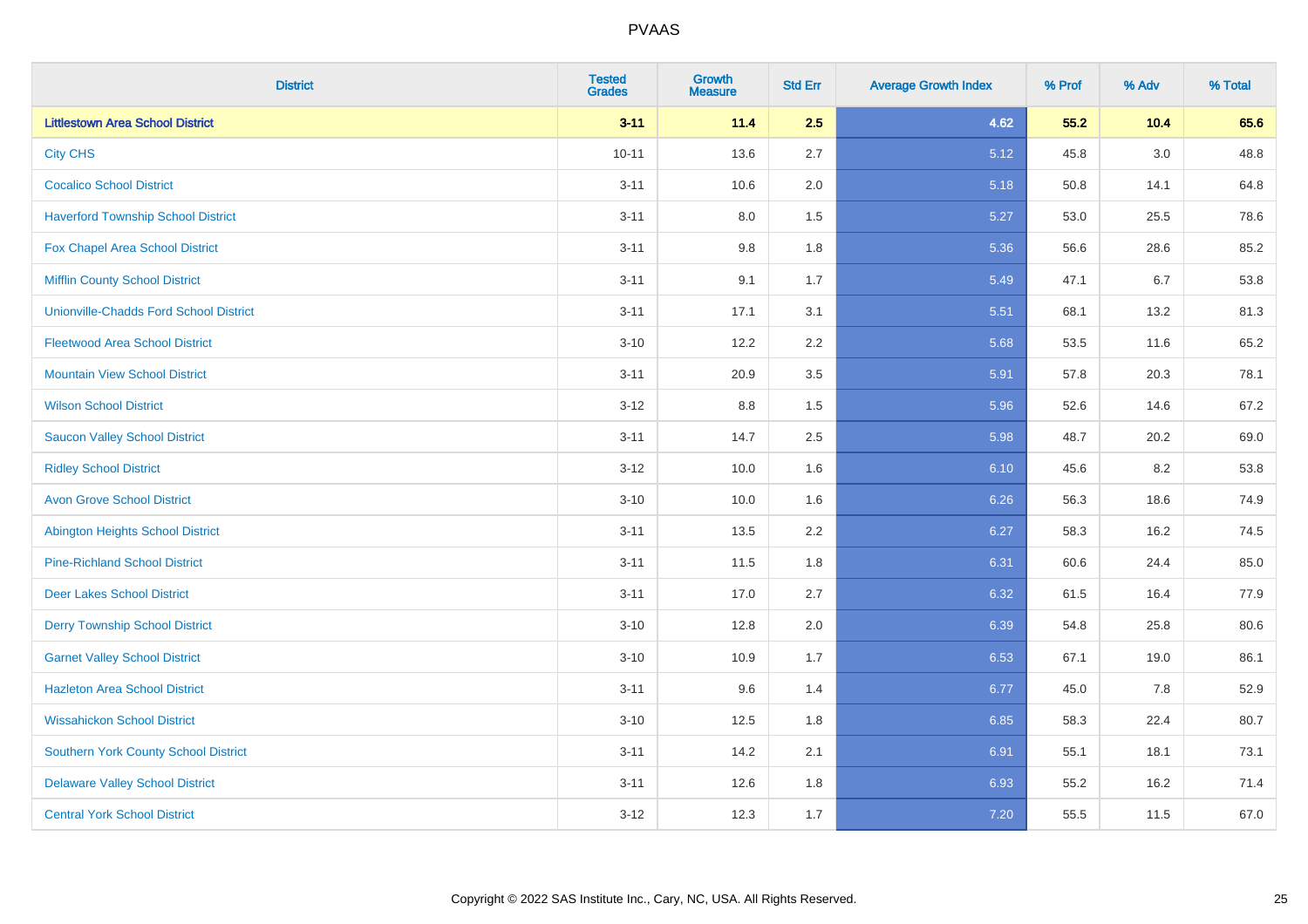| <b>District</b>                          | <b>Tested</b><br><b>Grades</b> | <b>Growth</b><br><b>Measure</b> | <b>Std Err</b> | <b>Average Growth Index</b> | % Prof | % Adv   | % Total |
|------------------------------------------|--------------------------------|---------------------------------|----------------|-----------------------------|--------|---------|---------|
| <b>Littlestown Area School District</b>  | $3 - 11$                       | 11.4                            | 2.5            | 4.62                        | 55.2   | 10.4    | 65.6    |
| <b>Reading School District</b>           | $3 - 11$                       | 10.1                            | 1.4            | 7.25                        | 24.7   | $2.4\,$ | 27.2    |
| <b>Valley View School District</b>       | $3 - 11$                       | 18.1                            | 2.4            | 7.42                        | 53.7   | 14.7    | 68.4    |
| Pennsylvania Cyber Charter School        | $3 - 11$                       | 11.6                            | 1.5            | 7.54                        | 46.3   | 5.0     | 51.3    |
| <b>Upper Merion Area School District</b> | $3 - 11$                       | 15.3                            | 2.0            | 7.62                        | 59.3   | 19.3    | 78.6    |
| <b>Council Rock School District</b>      | $3 - 11$                       | 8.9                             | 1.2            | 7.65                        | 62.8   | 16.6    | 79.4    |
| <b>Tyrone Area School District</b>       | $3 - 12$                       | 19.7                            | 2.5            | 7.87                        | 60.4   | 16.7    | 77.1    |
| <b>Penn-Trafford School District</b>     | $3 - 11$                       | 13.4                            | 1.7            | 7.87                        | 62.3   | 21.9    | 84.2    |
| <b>Pennsbury School District</b>         | $3 - 11$                       | 11.7                            | 1.5            | 7.90                        | 60.1   | 21.3    | 81.3    |
| <b>Great Valley School District</b>      | $3 - 11$                       | 15.0                            | 1.9            | 7.98                        | 50.0   | 35.0    | 85.0    |
| Northern York County School District     | $3 - 11$                       | 15.6                            | 2.0            | 7.98                        | 57.4   | 11.5    | 68.8    |
| <b>Springfield School District</b>       | $3 - 11$                       | 13.8                            | 1.7            | 7.99                        | 60.9   | 21.5    | 82.4    |
| <b>Bethlehem Area School District</b>    | $3 - 11$                       | 9.3                             | 1.1            | 8.15                        | 44.7   | 12.0    | 56.7    |
| <b>Colonial School District</b>          | $3 - 11$                       | 14.0                            | 1.7            | 8.21                        | 60.2   | 19.6    | 79.8    |
| <b>Souderton Area School District</b>    | $3 - 11$                       | 12.4                            | 1.5            | 8.28                        | 61.7   | 15.2    | 76.9    |
| <b>North Penn School District</b>        | $3 - 11$                       | 9.1                             | 1.1            | 8.36                        | 55.8   | 17.0    | 72.8    |
| <b>Upper Dublin School District</b>      | $3 - 12$                       | 15.4                            | 1.8            | 8.53                        | 60.8   | 24.8    | 85.6    |
| <b>Dallastown Area School District</b>   | $3 - 11$                       | 13.5                            | 1.5            | 8.84                        | 56.0   | 17.9    | 73.8    |
| <b>Norwin School District</b>            | $3 - 11$                       | 18.0                            | 1.7            | 10.37                       | 58.5   | 27.0    | 85.4    |
| <b>West Chester Area School District</b> | $3 - 11$                       | 12.6                            | 1.2            | 10.38                       | 66.8   | 20.2    | 87.0    |
| <b>Upper Saint Clair School District</b> | $3 - 11$                       | 18.5                            | 1.7            | 10.65                       | 61.8   | 30.1    | 91.9    |
| Downingtown Area School District         | $3 - 11$                       | 12.1                            | 1.1            | 10.67                       | 60.0   | 23.5    | 83.6    |
| <b>Upper Perkiomen School District</b>   | $3 - 11$                       | 22.1                            | 2.1            | 10.74                       | 57.7   | 13.2    | 70.9    |